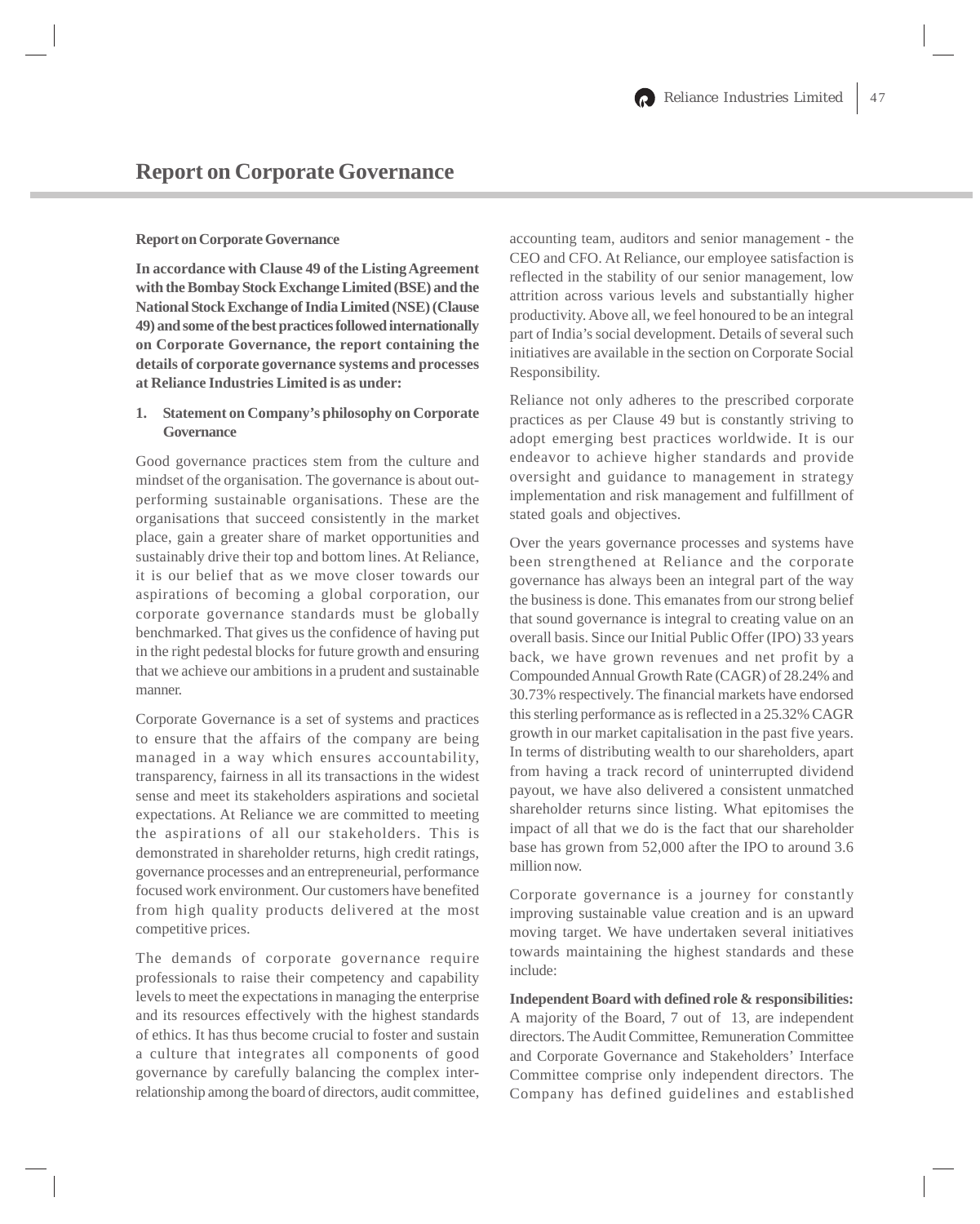framework for the meetings of the Board and Board Committees. These guidelines seek to systematise the decision-making process at the meeting of the Board and Board Committees in an informed and efficient manner.

The Board critically evaluates strategic direction of the Company, management policies and their effectiveness. The agenda for Board reviews include strategic review from each of the Board committees, a detailed analysis and review of annual strategic and operating plans and capital allocation and budgets. Additionally, the Board reviews financial reports from the CFO and business reports from each of the sector heads. Frequent and detailed interaction sets the agenda and provides the strategic roadmap for the future growth of the Company.

**Audits and internal checks and balances:** M/s. Deloitte Haskins & Sells, Chartered Accountants, M/s. Chaturvedi & Shah, Chartered Accountants, one of India's leading audit firms and a member of the Nexia's global network of independent accounting and consulting firms and M/s. Rajendra & Co., Chartered Accountants, one of India's oldest audit firms, the three leading audit firms, audit the accounts of the Company. The Company has a Management Audit Cell that reviews internal controls and operating systems & procedures. A dedicated Legal Compliance Cell within the Management Audit Cell ensures that the Company conducts its business with high standards of legal, statutory and regulatory compliances. The Company has instituted a legal compliance programme in conformity with best international standards, supported by a robust online system that covers all manufacturing units of the Company as well as its subsidiary companies. The gamut of this system includes statutes such as, industrial and labour laws, taxation laws and health, safety and environment regulations.

At the heart of our processes is the wide use of technology that ensures robustness and integrity of financial reporting, internal controls, allow optimal use and protection of assets, facilitate accurate and timely compilation of financial statements and management reports and ensure compliance with statutory laws, regulations and company policies.

**Best Corporate Governance practices:** Reliance believes in maintaining the highest standards of Corporate Governance and it's the Company's constant endeavour to adopt the best Corporate Governance practices as laid down in international codes of Corporate Governance and as practised by well-known global companies. Some of the best global governance norms put into practice include the following:

- The Company has a designated Lead Independent Director with a defined role.
- All securities related filings with Stock Exchanges and SEBI are reviewed every quarter by the Shareholders'/ Investors' Grievance Committee of Directors of the Company.
- The Company has an independent Board Committee for matters related to corporate governance and stakeholders' interface and nomination of Board members.
- The Company undergoes internal audit conducted by independent auditors.
- The Company also undergoes secretarial audit conducted by an independent company secretary in whole-time practice. The quarterly audit reports are placed before the Board and the annual audit report placed before the Board is included in the Annual Report.

**Corporate Social Responsibility (CSR):** Social welfare and community development is at the core of the Reliance's CSR philosophy and this continues to be a top priority. The CSR teams at the Company's manufacturing divisions interact with the neighbouring community on regular basis. The Company's contributions to the community are in the areas of health, education, infrastructure development (drinking water, improving village infrastructure, construction of schools, etc.), environment (effluent treatment, tree plantation, treatment of hazardous waste, etc.), relief and assistance in the event of a natural disaster and contributions to other social development organisations. The Company also supports and partners with several NGOs in community development and health initiatives.

**Reporting on triple bottom-line performance:** The Company commenced annual reporting on its *triplebottom-line* performance from the Financial Year 2004-05. All its sustainability reports are externally assured and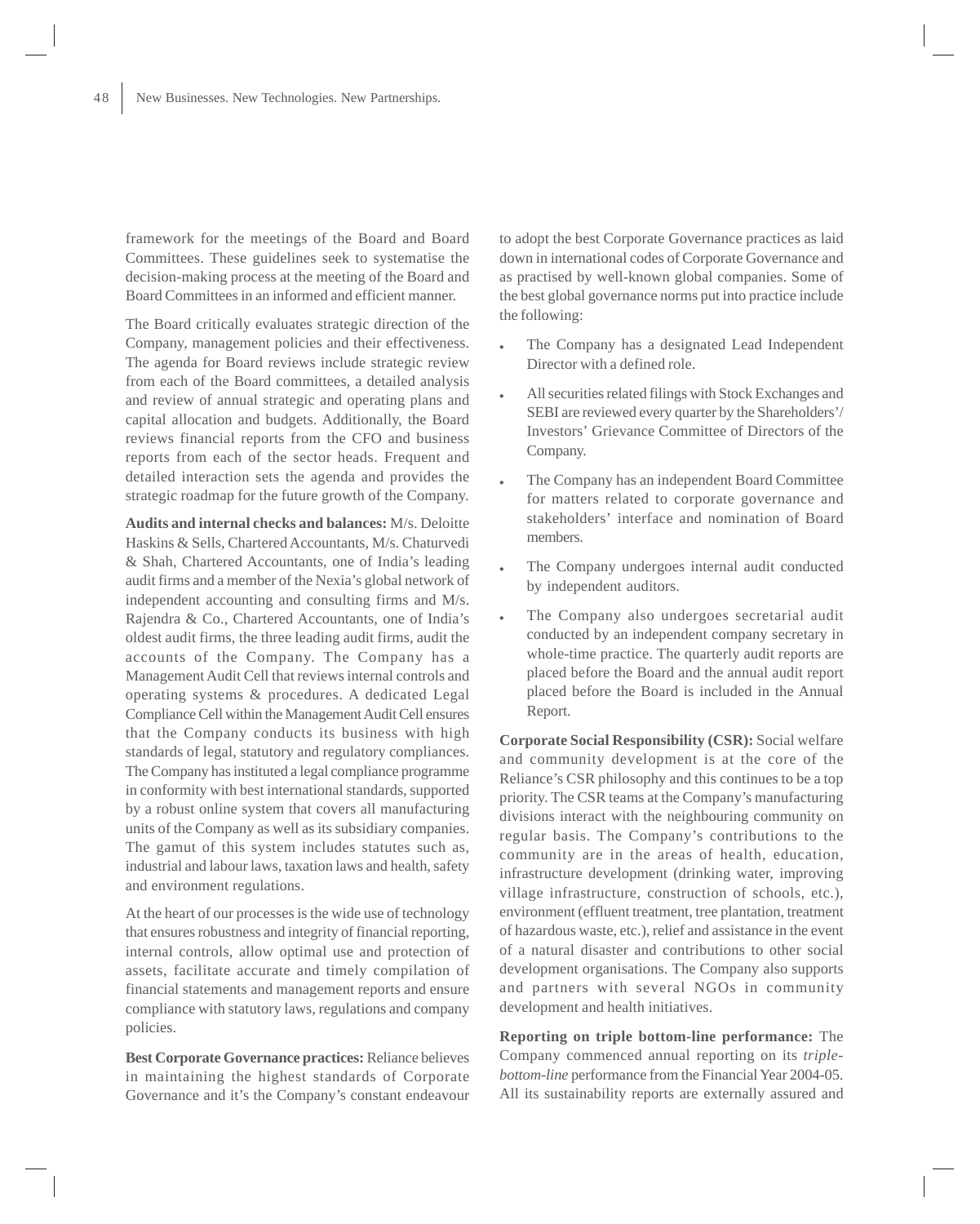Global Reporting Initiative (GRI) checked. The maiden report received 'in-accordance' status from GRI and all subsequent reports are 'G3 Checked A+' application level reports. From Financial Year 2006-07, in addition to referring GRI G3 sustainability reporting guidelines, the Company refers to the American Petroleum Institute / the International Petroleum Industry Environmental Conservation Association guidelines and the United Nations Global Compact principles. The Company has also aligned its sustainability activities with the focus areas of the World Business Council for Sustainable Development.

**Shareholders communications:** The Board recognises the importance of two-way communication with shareholders and giving a balanced report of results and progress and responds to questions and issues raised in a timely and consistent manner. Reliance's corporate website: www.ril.com has information for institutional and retail shareholders alike. Shareholders seeking information may contact the Company directly or via dedicated shareholder contact points as provided with this report or through any of Investor service centres of the Company's Registrars and Transfer Agents spread over 80 cities across India, details of which are available on the Company's website www.ril.com. The Company ensures that queries, complaints and suggestions are responded in a timely and consistent manner. A shareholder referencer is provided with this report which is quite comprehensive and informative.

**Employees Stock Option Scheme:** One of the widest programmes of its kind in the Indian corporate sector, the Company's Employees' Stock Option Programme was introduced in 2007. The programme has ensured complete alignment of individual interests with the growth imperatives of the Company.

**Role of the Company Secretary in overall governance process:** The Company Secretary plays a key role in ensuring that the Board procedures are followed and regularly reviewed. The Company Secretary ensures that all relevant information, details and documents are made available to the Directors and senior management for effective decision-making at the meetings. The Company Secretary is primarily responsible to ensure compliance with applicable statutory requirements and is the interface between the management and regulatory authorities for

governance matters. All the Directors of the Company have access to the advice and services of the Company Secretary.

**Observance of the Secretarial Standards issued by the Institute of Company Secretaries of India:** The Institute of Company Secretaries of India (ICSI), one of the premier professional bodies in India, has issued Secretarial Standards on important aspects like Board meetings, General meetings, Payment of Dividend, Maintenance of Registers and Records, Minutes of Meetings, Transmission of Shares and Debentures, Passing of Resolutions by Circulation, Affixing of Common Seal, Forfeiture of Shares and Board's Report. Although these standards are recommendatory in nature, the Company substantially adheres to the standards voluntarily.

### **2. Board composition and particulars of Directors**

#### **Board composition**

The Company's policy is to maintain optimum combination of Executive and Non-Executive Directors. The Board consists of 13 Directors, out of which 7 are independent Directors. The composition of the Board and category of Directors is as follows:

| <b>Category</b>                                           | <b>Name of Directors</b>                                                                                                                                      |
|-----------------------------------------------------------|---------------------------------------------------------------------------------------------------------------------------------------------------------------|
| <b>Promoter Director</b>                                  | Mukesh D. Ambani<br>Chairman and<br><b>Managing Director</b>                                                                                                  |
| <b>Executive Directors</b>                                | Nikhil R. Meswani<br>Hital R. Meswani<br>P.M.S. Prasad<br>Pawan Kumar Kapil <sup>1</sup>                                                                      |
| <b>Non-Executive Non-</b><br><b>Independent Directors</b> | Ramniklal H. Ambani<br>Hardev Singh Kohli <sup>2</sup>                                                                                                        |
| <b>Independent Directors</b>                              | Mansingh L. Bhakta<br>Yogendra P. Trivedi<br>Dr. Dharam Vir Kapur<br>Mahesh P. Modi<br>Prof. Ashok Misra<br>Prof. Dipak C. Jain<br>Dr. Raghunath A. Mashelkar |
| $1$ w.e.f. May 16, 2010                                   |                                                                                                                                                               |

<sup>2</sup>upto May 16, 2010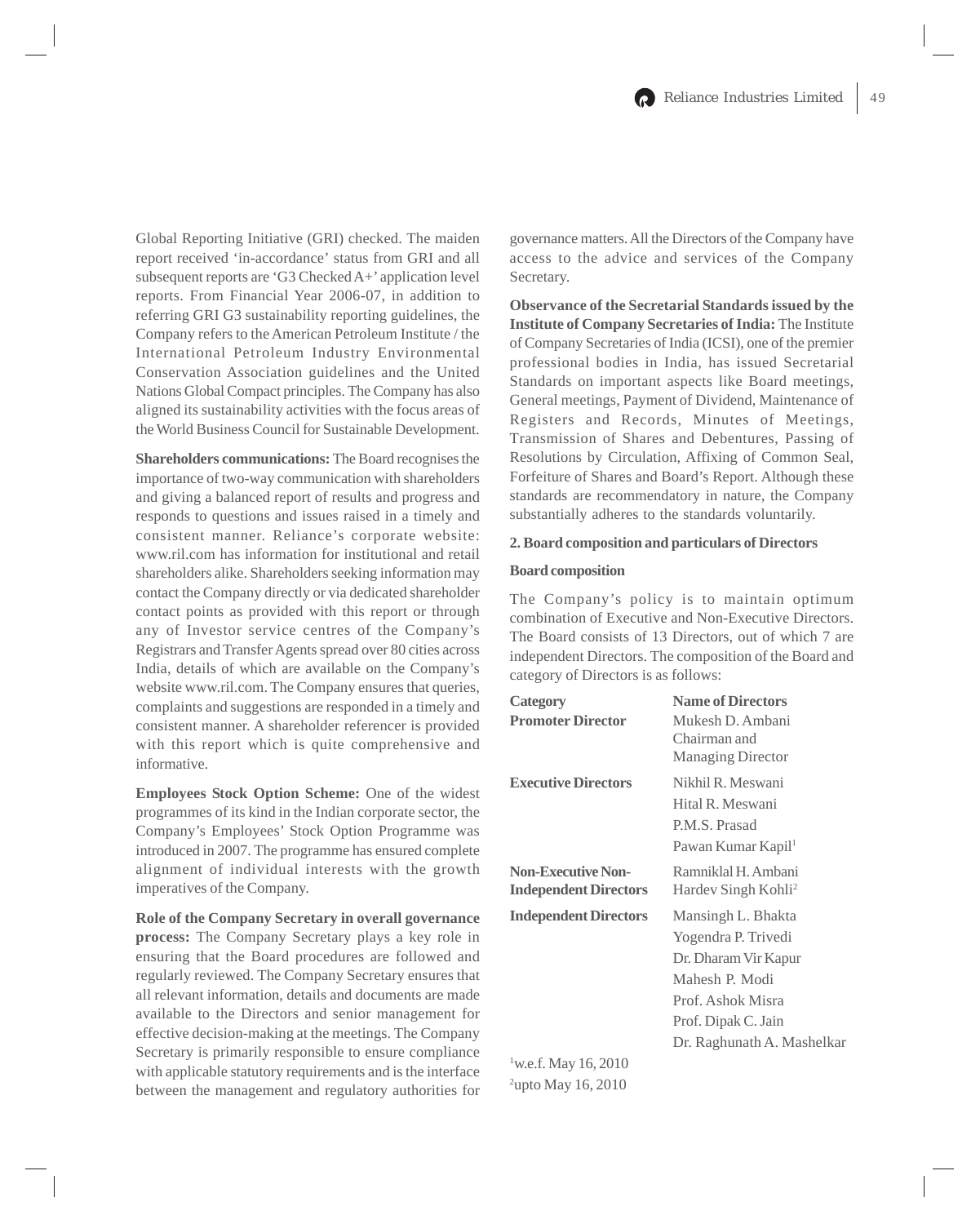All the independent Directors of the Company furnish a declaration at the time of their appointment as also annually that they qualify the conditions of their being independent. All such declarations are placed before the Board.

No Director is related to any other Director on the Board in terms of the definition of 'relative' given under the Companies Act, 1956, except Shri Nikhil R. Meswani and Shri Hital R. Meswani, who are related to each other as brothers.

#### **What constitutes independence of Directors**

For a Director to be considered independent, the Board determines that the Director does not have any direct or indirect material pecuniary relationship with the Company. The Board has adopted guidelines which are in line with the applicable legal requirements.

#### **Lead Independent Director**

The Board of Directors of the Company has designated Shri Mansingh L. Bhakta as the Lead Independent Director. The role of Lead Independent Director is as follows:

- To preside over all meetings of Independent Directors.
- To ensure that there is adequate and timely flow of information to Independent Directors.
- To liaise between the Chairman and Managing Director, the Management and the Independent Directors.
- To advise on the necessity of retention or otherwise of consultants who report directly to the Board or the Independent Directors.
- To preside over meetings of the Board and Shareholders when the Chairman and Managing Director is not present or where he is an interested party.
- To perform such other duties as may be delegated to the Lead Independent Director by the Board/ Independent Directors.

#### **Directors' Profile**

A brief resume of all the Directors, nature of their expertise in specific functional areas and names of companies in which they hold directorships, memberships/ chairmanships of Board Committees and their shareholding in the Company are provided below:

**Shri Mukesh D. Ambani** is a Chemical Engineer from the Institute of Chemical Technology, Mumbai (earlier the University Department of Chemical Technology, the University of Bombay). He has pursued MBA from Stanford University, USA.

He joined Reliance in 1981 and initiated Reliance's backward integration journey from textiles into polyester fibres and further into petrochemicals, petroleum refining and going up-stream into oil and gas exploration and production. He created several new world-class manufacturing facilities involving diverse technologies that have raised Reliance's petrochemicals manufacturing capacities from less than a million tonnes to about twenty million tonnes per year.

He led the creation of the world's largest grassroots petroleum refinery at Jamnagar, with a current capacity of 33 million tonnes per year integrated with petrochemicals, power generation, port and related infrastructure. Further, he steered the setting up of another 27 million tonnes refinery next to the existing one in Jamnagar with an aggregate refining capacity of 1.24 million barrels of oil per day at any single location in the world which has transformed "Jamnagar" as the 'Refining Hub of the World'.

Under his leadership, RIL is set to transform India's energy landscape from the oil & gas flowing from Dhirubhai 1 & 3 Natural gas - a low carbon, low polluting green fuel that will create value and be beneficial to a large section of India's society.

He is also steering Reliance's development of infrastructure facilities and implementation of a pan-India organised retail network spanning multiple formats and supply chain infrastructure.

His achievements have been acknowledged at national and international levels. Recently, some of the awards and recognition bestowed on him are:

- Awarded the Dean's Medal by the University of Pennsylvania's School of Engineering and Applied Science in 2010 for his leadership in the application of Engineering and Technology.
- Awarded the Indian Merchant's Chamber (IMC) 'Juran Quality Medal for 2009', in 2010.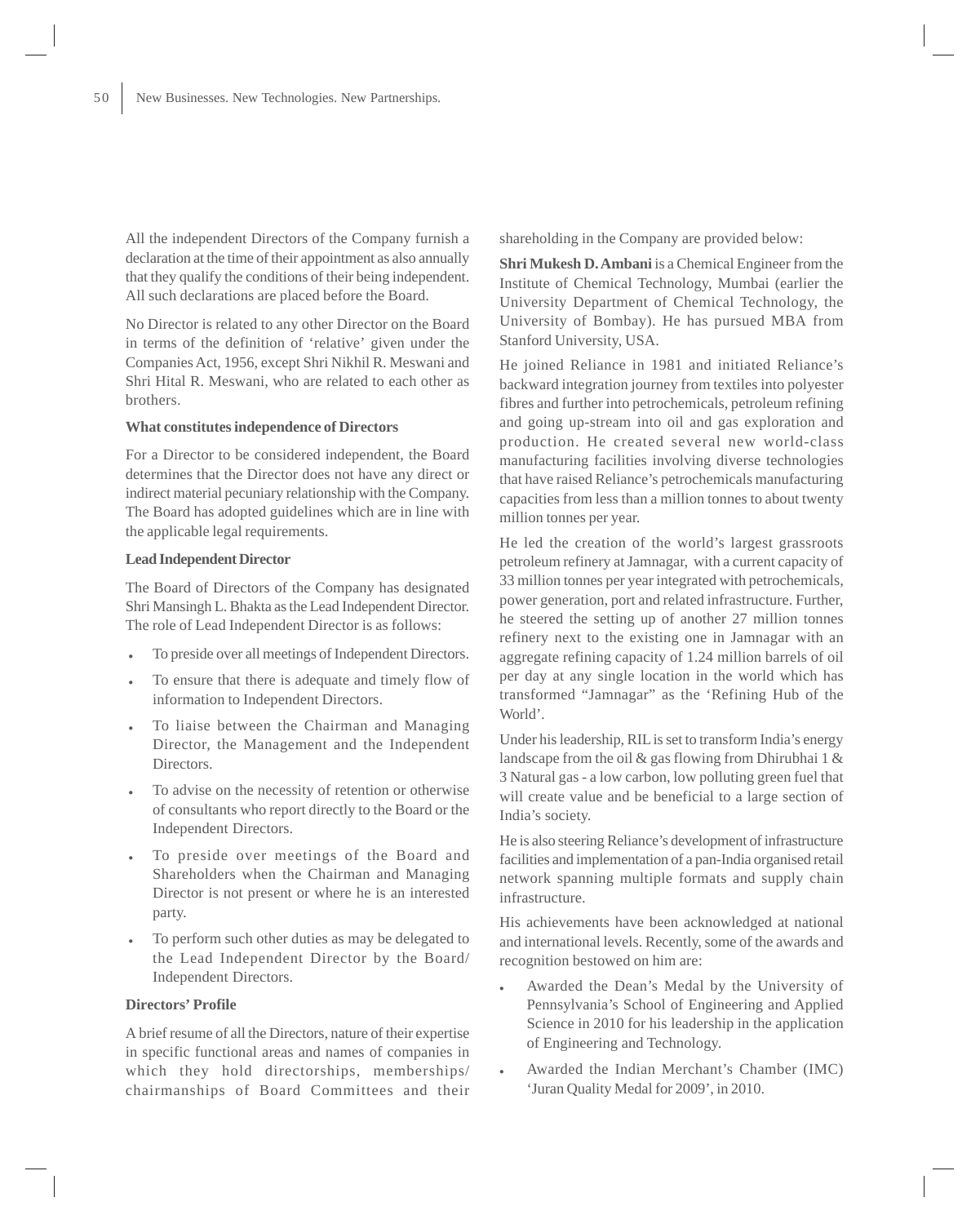- Awarded The Dwight D. Eisenhower Global Leadership Award by The Business Council for International Understanding (BCIU) in 2010.
- Honoured at the Awards Dinner by Asia Society in 2010.
- Ranked the 5th best performing CEO in the world by the Harvard Business Review in its ranking of the top 50 global CEOs.

He is a member of the Prime Minister's Council on Trade and Industry, Government of India and the Board of Governors of The National Council of Applied Economic Research (NCAER), New Delhi.

He is a Member of Millennium Development Goals (MDG) Advocacy Group constituted by United Nations (UN), a Member of The Foundation Board of World Economic Forum and Vice Chairman of World Business Council for Sustainable Development (WBCSD).

Further, he is a member of the Indo-US CEOs Forum, the International Advisory Board of Citigroup, the International Advisory Board of the National Board of Kuwait, the Advisory Council for the Graduate School of Business, Stanford University, the International Advisory Board of Brookings, Member of the Business Council, McKinsey Advisory Council and the Asia Business Council and Advisory Board of D.E. Shaw India Advisory Services Private Limited.

He is the Chairman, Board of Governors of the Indian Institute of Management, Bangalore, Chairman of Pandit Deendayal Petroleum University, Gandhinagar. He is also Co-Chair of India-Russia CEO Council and Co-Chair of Japan-India Business Leader's Forum, a Member of the Governing Board of Public Health Foundation of India (PHFI).

He has been appointed as a Director by the Board of Directors of the Bank of America Corporation on its Board. He is the first non-American to occupy such a position.

He is the Chairman of Reliance Retail Limited, a Director of Reliance Infotel Broadband Services Limited, Reliance Foundation, IMG Reliance Private Limited and Reliance Europe Limited.

At RIL, he is the Chairman of the Finance Committee and a Member of the Employees Stock Compensation Committee.

He is Promoter of the Company and holds 36,15,846 shares of the Company in his name as on March 31, 2011.

**Shri Nikhil R. Meswani** is a Chemical Engineer. He is the son of Shri Rasiklal Meswani, one of the Founder Directors of the Company.

He joined Reliance at an early age in 1986 and since July 01, 1988 he is a Whole-time Director designated as Executive Director on the Board of the Company.

He is primarily responsible for Petrochemicals Division and has contributed largely to Reliance to become a global leader in Petrochemicals. In addition, he continues to shoulder several other corporate responsibilities. He also takes keen interest in IPL cricket franchise "Mumbai Indians".

He was the President of Association of Synthetic Fibre Industry and was also the youngest Chairman of Asian Chemical Fibre Industries Federation.

He was named Young Global Leader by the World Economic Forum in 2005 and continues to actively participate in the activities of the Forum.

He is also a member of the Young Presidents' Organisation.

He was honoured by the Institute of Economic Studies, Ministry of Commerce & Industry, the Textile Association (India), Ministry of Textiles. He is also a distinguished Alumni of the University Institute of Chemical Technology (UICT), Mumbai.

He is a Director of Reliance Commercial Dealers Limited. He is a member of the Finance Committee and the Shareholders'/Investors' Grievance Committee of the Company. He is the Chairman of the Audit Committee of Reliance Commercial Dealers Limited.

He holds 2,78,374 shares of the Company in his name as on March 31, 2011.

**Shri Hital R. Meswani** graduated with honours in the Management & Technology programme from the University of Pennsylvania, U.S.A. He received a Bachelor of Science Degree in Chemical Engineering from the School of Engineering and Applied Sciences and Bachelor of Science Degree in Economics from the Wharton Business School, both from the University of Pennsylvania, U.S.A.

He joined Reliance Industries Limited in 1990. He is on the Board of the Company as Whole-time Director designated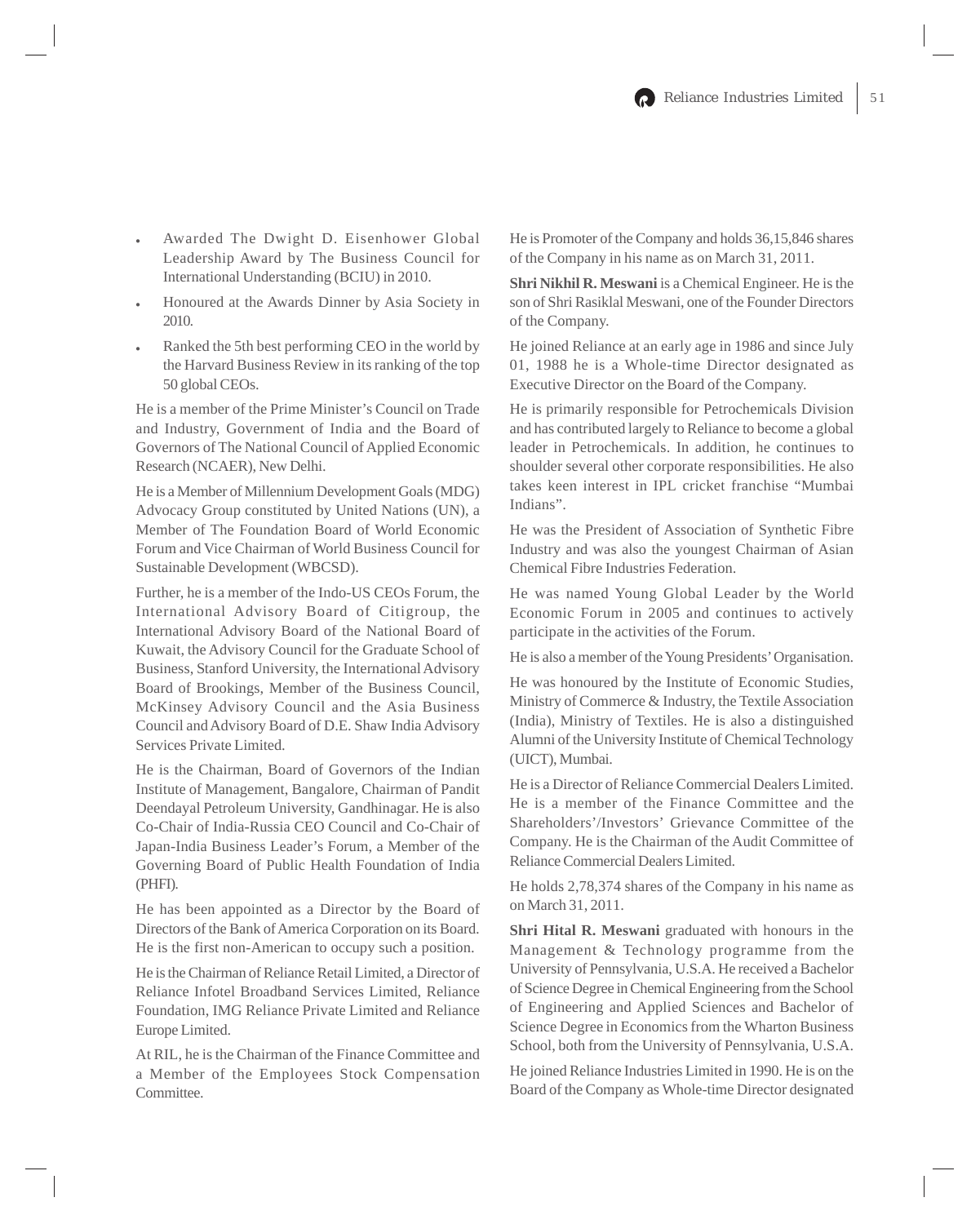as Executive Director since August 4, 1995, with overall responsibility of the Petroleum Business and all manufacturing and project activities of the group.

He is a Director of Reliance Industrial Investments and Holdings Limited and Reliance Commercial Dealers Limited. He is the Chairman of the Audit Committee of Reliance Industrial Investments and Holdings Limited and is a member of the Audit Committee of Reliance Commercial Dealers Limited. He is a member of the Finance Committee, the Shareholders'/Investors' Grievance Committee and Health, Safety and Environment Committee of the Company.

He has been instrumental in the execution of several mega projects of the group including the Hazira Petrochemicals complex and the world's largest refinery complex at Jamnagar.

He also serves on the Board of Overseers at the University of Pennsylvania.

He holds 2,11,886 shares of the Company in his name as on March 31, 2011.

**Shri P.M.S. Prasad** has been appointed as a Whole-time Director designated as Executive Director of the Company with effect from August 21, 2009.

He has been with the Company for about 30 years. Currently, he spearheads the Upstream and Refining business, which comprises of Exploration & Production and Refinery supply & trading. Over the years, he has held various positions in the fibres, petrochemicals and petroleum business of the Company. He was also the Project Director of the Jamnagar refinery and petrochemicals complex. Under his leadership, Reliance, in a span of 10 years since inception in the Exploration and Production business, made the largest gas discovery in 2002 and has since commissioned India's first and one of the world's largest deepwater gas production facilities.

He holds Bachelor's degrees in Science and Engineering. He was awarded an honorary doctorate degree by the University of Petroleum Engineering Studies, Dehradun in recognition of his outstanding contribution to the Petroleum sector.

He is on the Board of Governors of the University of Petroleum & Energy Studies, India. He has been conferred the Energy Executive of the Year 2008 award by Petroleum Economist in recognition of his leadership in diversifying RIL from a refining and petrochemicals group into a successful vertically diversified Exploration & Production business.

He is a Director of Reliance Commercial Dealers Limited and several private limited companies. He is member of the Audit Committee of Reliance Commercial Dealers Limited.

He holds 36,666 shares of the Company in his name as on March 31, 2011.

**Shri Pawan Kumar Kapil** has been appointed as a Wholetime Director designated as Executive Director of the Company with effect from May 16, 2010.

He holds a Bachelor's degree in Chemical Engineering and has a rich experience of more than four decades in the Petroleum Refining Industry.

He joined Reliance in 1996 and led the commissioning and start-up of the Jamnagar complex. He was associated with this project since conception right through Design, Engineering, Construction and Commissioning. He also led the commissioning of the manufacturing operations in the Special Economic Zone (SEZ) at Jamnagar by Reliance.

He started his career in 1966 with the Indian Oil Corporation. In the initial years he worked in various capacities in Operations, Technical Services and start-up/ commissioning of various Refinery Process Units/ facilities in Barauni and Gujarat Refineries. Being a person with a strong penchant for analytical work and high technology skills, he was chosen to head the Central Technical Services Department at the Corporate Office of Indian Oil Corporation. Here he did extensive work in 'expansion of the existing refineries', 'energy optimisation', 'debottlenecking studies' and 'long range planning'.

Then he moved to Mathura Refinery as the head of Refinery Operations. From Mathura he was picked up to become the Director (Technical) of Oil Coordination Committee (OCC) - the 'Think Tank' of the Ministry of Petroleum, the Government of India. He has traveled extensively and has been to USA, Russia, the Middle East, Europe and the Far East in connection with refinery design, technology selection, crude sourcing, etc. Having served for 28 years in Indian Oil Corporation and OCC in various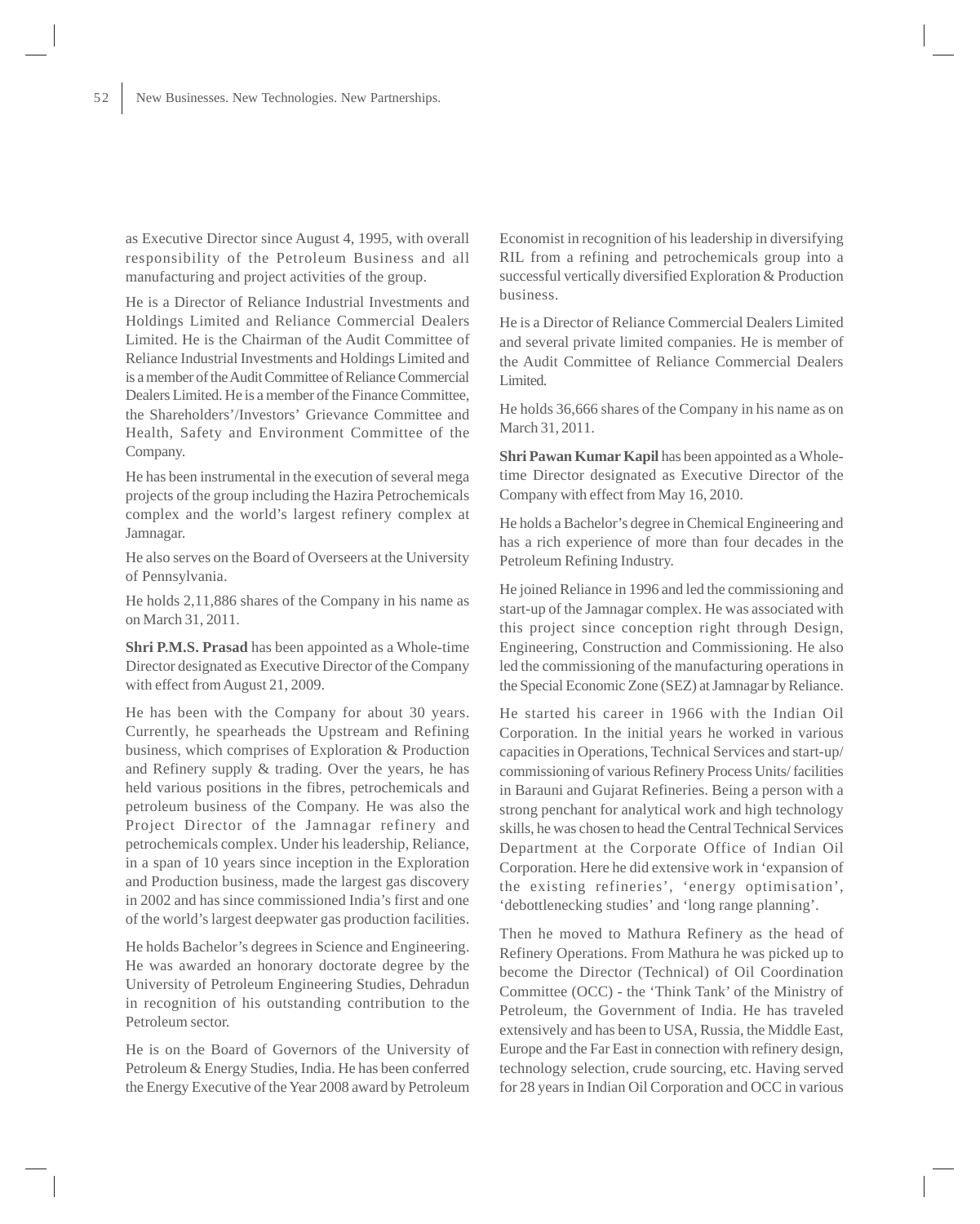capacities, he rose to the position of Executive Director and spearheaded the setting up of Panipat Refinery for the Indian Oil Corporation.

He has been the Site President of the Jamnagar complex since 2001. Under his able leadership, in 2005, the Jamnagar Refinery became the first Asian Refinery to be declared the 'Best Refinery in the world', at the 'World Refining & Fuel Conference' at San Fransisco, USA. Both Refineries have bagged many national and international awards for Excellence in Safety performance, Energy conservation & Environment management, including the 'Golden Peacock Global Award for Sustainability for the year 2010'.

In recognition of his excellent achievements, the CHEMTECH Foundation had conferred on him the "Outstanding Achievement Award for Oil Refining" in 2008. He is also a Member of the Research Council of the Indian Institute of Petroleum, Dehradun.

He is a member of Health, Safety and Environment Committee of the Company.

He holds 16,776 shares of the Company in his name as on March 31, 2011.

**Shri Ramniklal H. Ambani** is one of the senior most Directors of the Company.

He is the elder brother of Shri Dhirubhai H. Ambani, the Founder Chairman of the Company and has been instrumental in chartering the growth of the Company during its initial years of textile operations from its factory at Naroda, in Ahmedabad

He along with Late Shri Dhirubhai H. Ambani, set up and operated the textiles plant at Naroda, Ahmedabad and was responsible in establishing the Reliance Brand "VIMAL" in the textiles market in the country.

He is Director of the Gujarat Industrial Investments Corporation Limited, Sintex Industries Limited and several private limited companies. He is the Chairman of the Audit Committee of the Gujarat Industrial Investments Corporation Limited and member of the Remuneration Committee of Sintex Industries Limited. He is the Chief Mentor in Tower Overseas Limited.

He holds 1,72,632 shares of the Company in his name as on March 31, 2011.

**Shri Mansingh L. Bhakta** is Senior Partner of Messers Kanga & Company, a leading firm of Advocates and Solicitors in Mumbai. He has been in practice for over 53 years and has vast experience in legal field and particularly on matters relating to corporate laws, banking and taxation.

He is a legal advisor to leading foreign and Indian companies and banks. He has also been associated with a large number of Euro issues made by Indian companies. He was the Chairman of the Taxation Law Standing Committee of LAWASIA, an Association of Lawyers of Asia and Pacific, which has its headquarters in Australia.

He is a Director of Ambuja Cements Limited, Micro Inks Limited, the Indian Merchant's Chamber, Mumbai, JCB India Limited, Abhijeet Power Limited and Lodha Developers Limited. He is the Lead Independent Director of the Company. He is the Chairman of the Shareholders'/ Investors' Grievance Committee and the Remuneration Committee of the Company. He is the Chairman of the Shareholders'/Investors' Grievance Committee, the Compensation and Remuneration Committee and the Banking Matters Committee of Ambuja Cements Limited and a member of the Audit Committees of Micro Inks Limited, Ambuja Cements Limited and JCB India Limited. He is Recipient of Rotary Centennial Service Award for Professional Excellence from Rotary International. In its normal annual survey conducted by Asia Law Journal, Hong Kong, a leading International law journal, he has been nominated as one of 'the Leading Lawyers of Asia 2010'. This is the fifth consecutive year in which he has been so nominated.

He holds 3,00,000 shares of the Company in his name as on March 31, 2011.

**Shri Yogendra P. Trivedi** is practicing as Senior Advocate, Supreme Court. He is a member of the Rajya Sabha. He holds important positions in various fields viz., economic, professional, political, commercial, education, medical, sports and social. He has received various awards and merits for his contribution in various fields. He was a Director in the Central Bank of India and Dena Bank, amongst many other reputed companies. He is the past President of the Indian Merchants' Chamber and presently is member of the Managing Committee. He was on the Managing Committee of ASSOCHAM and the International Chamber of Commerce.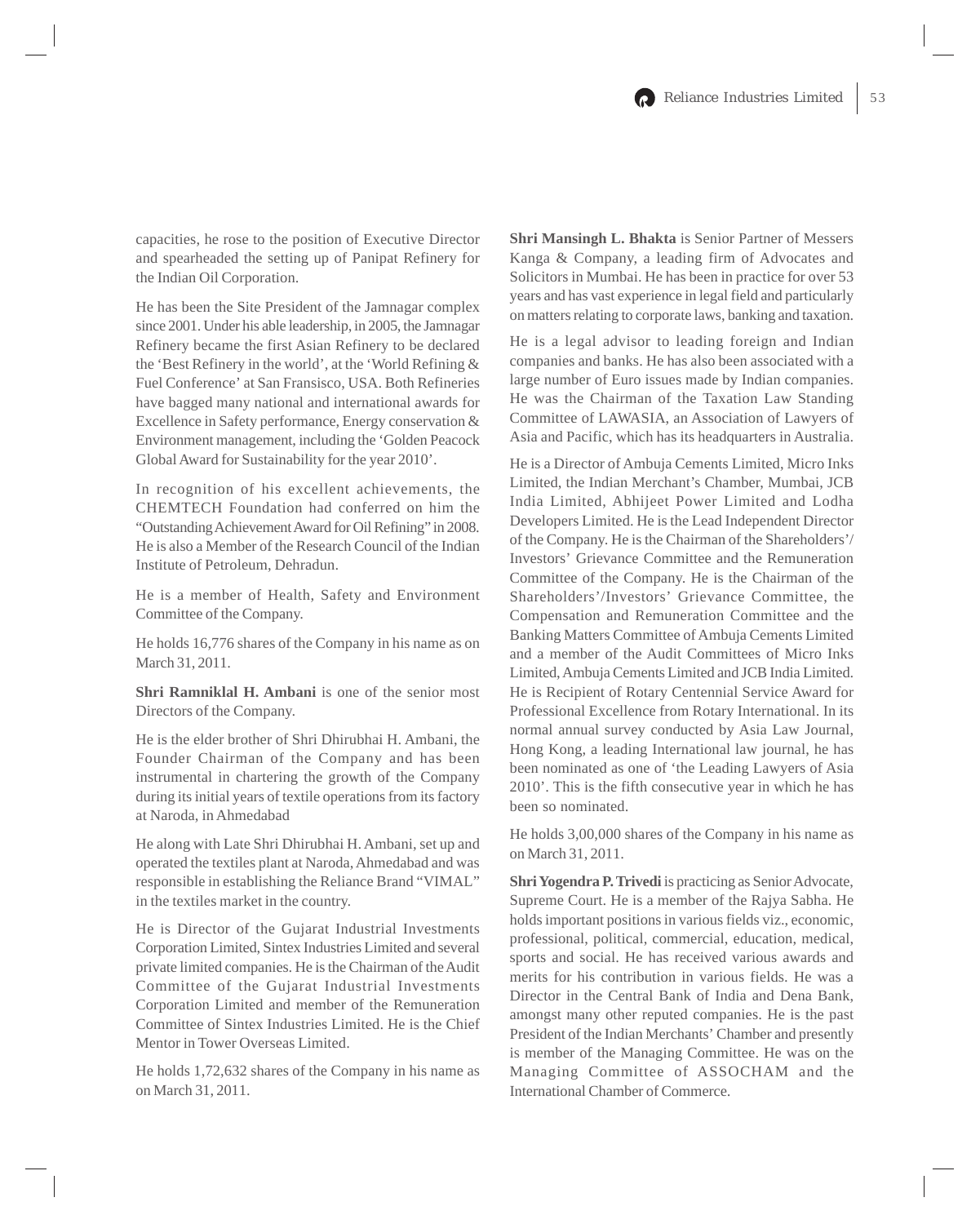He is Chairman of Sai Service Station Limited and Trivedi Consultants Private Limited. He is a Director of Colosseum Sports & Recreation International, The Supreme Industries Limited, Birla Power Solutions Limited, Zodiac Clothing Company Limited, Seksaria Biswan Sugar Factory Limited, New Consolidated Construction Company Limited, Emami Limited and several private limited companies.

He was the President of the Cricket Club of India and at present, he is member in various working committees of CCI. He is the President of the Western India Automobile Association. He is also member of the All India Association of Industries; W.I.A.A. CLUB, B.C.A. Club, Orient Club, the Yachting Association of India and the Yacht Club.

He is also the Chairman of the Audit Committee, the Corporate Governance and Stakeholders' Interface Committee and the Employees Stock Compensation Committee of the Company. He is also a member of the Shareholders'/Investors' Grievance Committee and the Remuneration Committee of the Company. Shri Trivedi is the Chairman of the Audit Committee of Birla Power Solutions Limited. He is a member of the Audit Committee of Zodiac Clothing Company Limited, Sai Service Station Limited and Seksaraia Biswan Sugar Factory Limited.

He has been conferred Honorary Doctorate (Honoris Causa) by Fakir Mohan University, Balasore, Odisha.

He holds 27,984 shares of the Company in his name as on March 31, 2011.

**Dr. Dharam Vir Kapur** is an honours Graduate in Electrical Engineering with wide experience in Power, Capital Goods, Chemicals and Petrochemicals Industries.

He had an illustrious career in the government sector with a successful track record of building vibrant organisations and successful project implementation. He served Bharat Heavy Electricals Limited (BHEL) in various positions with distinction. Most remarkable achievement of his career was establishment of a fast growing systems oriented National Thermal Power Corporation (NTPC) of which he was the founder Chairman-cum-Managing Director. ENERTIA Awards 2010 conferred Life Time Achievement Award on Dr. Kapur for his contribution to the Power and Energy Sector and for his leadership in the fledgling NTPC for which he was described as a Model Manager by the Board of Executive Directors of World Bank.

As Secretary to the Government of India in the Ministries of Power, Heavy Industry and Chemicals & Petrochemicals during 1980-86, he made significant contributions with introduction of new management practices and liberalisation initiatives including authorship of "Broad banding" and "Minimum economic sizes" in industrial licensing. He was also associated with a number of national institutions as Member, the Atomic Energy Commission; Member, the Advisory Committee of the Cabinet for Science and Technology; Chairman, the Board of Governors, IIT Bombay; Member, the Board of Governors, IIM Lucknow and Chairman, the National Productivity Council.

In recognition of his services and significant contributions in the field of Technology, Management and Industrial Development, Jawaharlal Nehru Technological University, Hyderabad, conferred on him the degree of D. Sc. He is recipient of "India Power, Life Time Achievement Award" presented by the Council of Power Utilities, for his contributions to Energy and Industry sectors. 4th ENERTIA Awards also conferred "Life Time Achievement Award" on Dr. Kapur.

He is Chairman (Emeritus) of Jacobs H&G (P) Limited and Chairman of GKN Driveline (India) Limited and Drivetech Accessories Limited. He is also a Director on the Boards of Honda Seil Power Products Limited, Zenith Birla (India) Limited and DLF Limited. Earlier he was a Director on the Boards of Tata Chemicals Limited, Larsen & Toubro Limited and Ashok Leyland Limited. He is a member of the Corporate Governance and Stakeholders' Interface Committee, the Remuneration Committee and the Health, Safety and Environment Committee of the Company. He is Chairman of Audit Committees of Honda Seil Power Products Limited and GKN Driveline (India) Limited, Shareholders'/Investors' Relations Committees of Honda Seil Power Products Limited and DLF Limited, Chairman's Executive Committee of GKN Driveline (India) Limited, Corporate Governance Committee of DLF Limited and Compliance Committee of DLF Limited. He is a member of Audit Committees of Zenith Birla (India) Limited and DLF Limited and Remuneration Committee of Honda Seil Power Products Limited.

He holds 13,544 shares of the Company in his name as on March 31, 2011.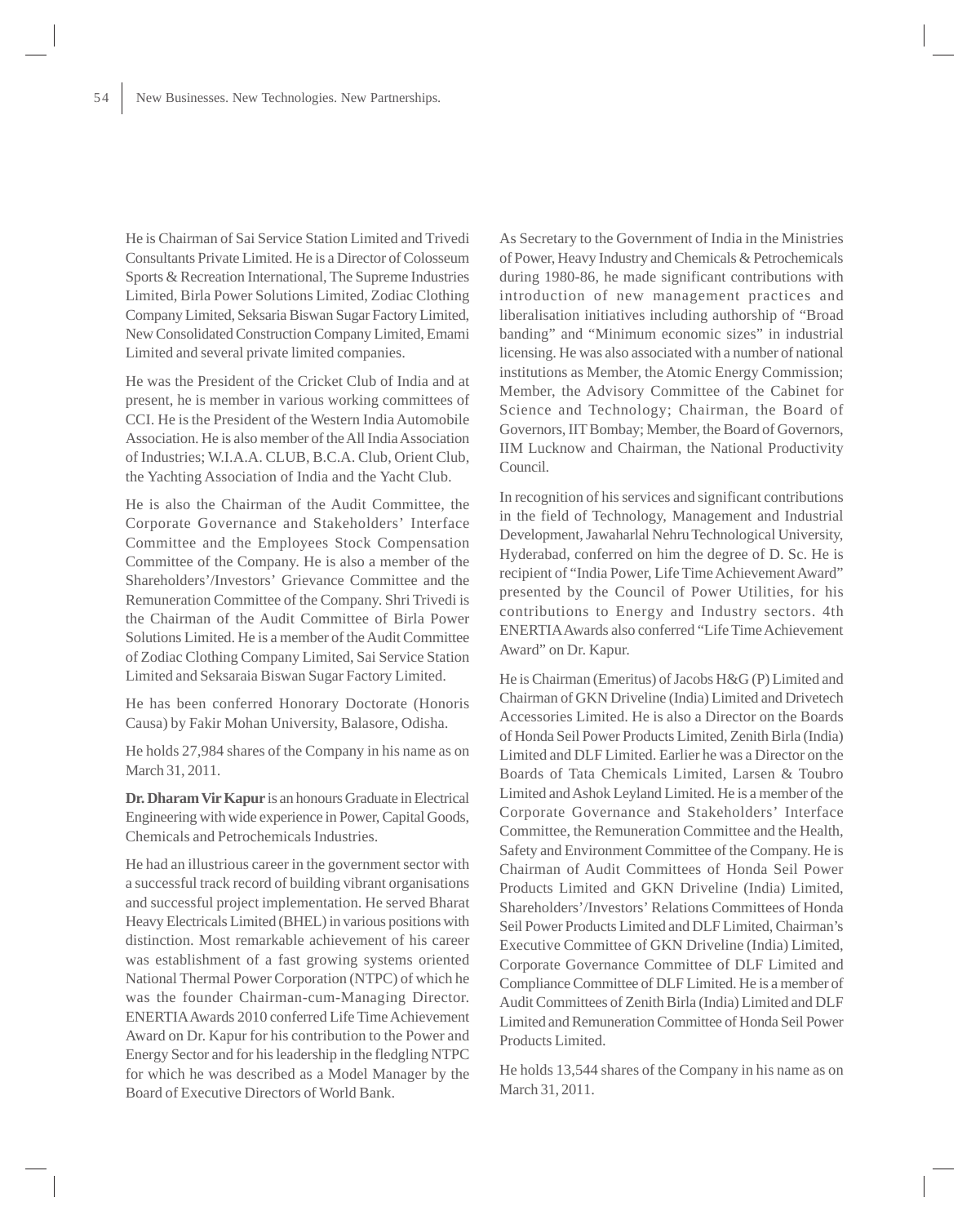**Shri Mahesh Prasad Modi**, M.Sc (Econ.) (London), Fellow, Economic Development Institute of the World Bank, held high positions in the Government of India as: Chairman of Telecom Commission & Secretary, Telecommunications Department & Director General, Telecommunications; Secretary, the Ministry of Coal; Special Secretary (Insurance), Economic Affairs Department; and Joint Secretary, the Ministry of Petroleum, Chemicals and Fertilizers. He has served as Director on the Board of Directors of many public sector and private sector companies, including: GAIL (Founder Director), IPCL, BPCL, CRL, BRPL, Life Insurance Corporation of India, General Insurance Corporation, Mangalore Refinery & Petrochemicals, Essar Shipping, BSES, ICICI Prudential Life Insurance Co.; and India Advisory Board of BHP Billiton. He has considerable management experience, particularly in the fields of energy, petrochemicals, telecom and insurance.

He is a Director on the Board of FACOR Power Limited. He is a member of the Audit Committee, the Employees Stock Compensation Committee and the Corporate Governance and Stakeholders' Interface Committee of the Company.

He holds 2,924 shares of the Company in his name as on March 31, 2011.

**Prof. Ashok Misra** is a B.Tech. in Chemical Engineering from IIT Kanpur, M.S. in Chemical Engineering from the Tufts University and a Ph.D. in Polymer Science & Engineering from the University of Massachusetts. He has also completed the 'Executive Development Programme' and 'Strategies for Improving Directors' Effectiveness Programme' at the Kellogg School of Management, Northwestern University.

He was the Director at the Indian Institute of Technology, Bombay from 2000 to 2008, where he made significant contributions taking the institute to greater heights. During his tenure the IIT Bombay was transformed into a leading Research & Development institute, while at the same time maintaining its reputation as a leader in quality engineering education. Prior to this he was at IIT Delhi from 1977 to 2000, and at Monsanto Chemical Co. from 1974 to 1977. He is currently the Chairman-India and Head of Global Alliances, Intellectual Ventures. He is a Fellow of National Academy of Sciences India (President from 2006 to 2008),

the Indian National Academy of Engineering, the Indian Institute of Chemical Engineers, the Indian Plastics Institute and the Maharashtra Academy of Sciences. He is the Founder President of the Polymer Processing Academy (launched in 2011) and the former President of the Society of Polymer Science, India.

He was on the Board of National Thermal Power Corporation Limited for 6 years. He is/has been on the Boards or Councils of several national and international institutions. He has received several awards including the Distinguished Alumnus Awards from his alma maters – IIT Kanpur, the Tufts University and the University of Massachusetts. He was awarded the Distinguished Service Award by IIT Delhi during its Golden Jubilee this year. He was awarded the Doctor of Science by Thapar University, Patiala. He has co-authored a book on Polymers, was awarded 6 patents and has over 150 international publications. He is on the editorial board of 4 scientific journals.

He holds 2,240 shares of the Company in his name as on March 31, 2011.

**Prof. Dipak C. Jain** is a M.S. in Mathematical Statistics from Gauhati University. He is a Ph.D. in Marketing and M.S. in Management Science from the University of Texas. Prof. Jain is a distinguished teacher and scholar. He had been Dean of the Kellogg School of Management, Northwestern University, Evanston, Illinois, USA from July, 2001 to March, 2011. He will join as Dean, INSEAD, a leading business school with three campuses - Fontainebleau (Paris), France, Singapore and Abu Dhabi from May 1, 2011. He has more than 25 years' experience in management and education. He has published several articles in international journals on marketing and allied subjects.

His academic honors include the Sidney Levy Award for Excellence in Teaching in 1995; the John D.C. Little Best Paper Award in 1991; Kraft Research Professorships in 1989-90 and 1990-91; the Beatrice Research Professorship in 1987-88; the Outstanding Educator Award from the State of Assam in India in 1982; Gold Medal for the Best Post-Graduate of the Year from Gauhati University in India in 1978; Gold Medal for the Best Graduate of the Year from Darrang College in Assam in India in 1976; Gold Medal from Jaycees International in 1976; the Youth Merit Award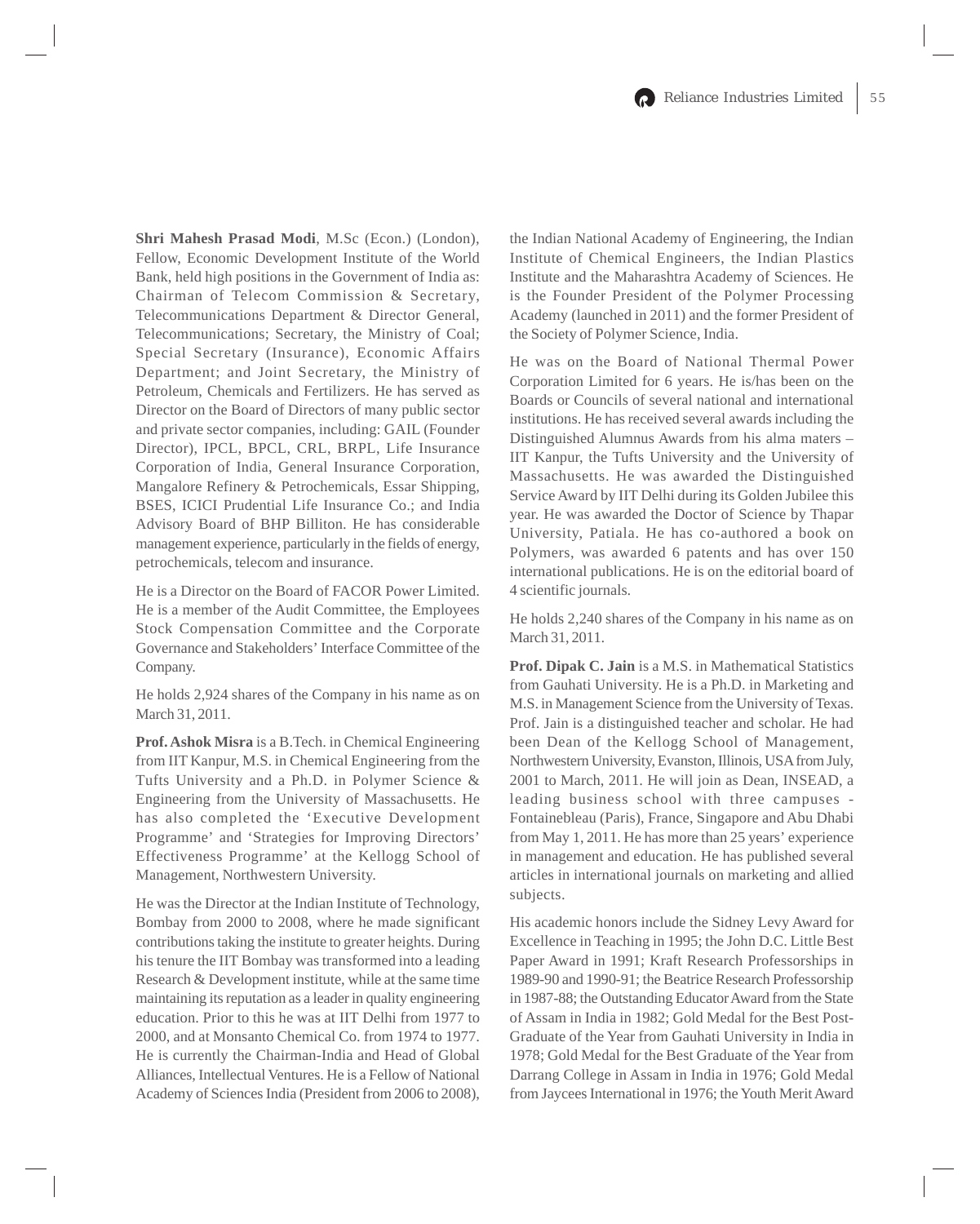from Rotary International in 1976; and the Jawaharlal Nehru Merit Award, the Government of India in 1976.

He is a Director of John Deere & Company, Global Logistic Properties and Northern Trust Bank (companies incorporated outside India). He is a member of the Employees Stock Compensation Committee of the Company. He is a Director of Reliance Retail Limited and also a member of the Audit Committee.

He does not hold any shares of the Company.

**Dr. Raghunath Anant Mashelkar**, an eminent scientist, is a Ph.D. in Chemical Engineering. He is the President of Global Research Alliance, a network of publicly funded R&D institute from Asia-Pacific, Europe and USA with over 60,000 scientists.

Formerly, Dr. Mashelkar was the Director General of the Council of Scientific and Industrial Research (CSIR) for over eleven years. He was also the President of Indian National Science Academy (INSA).

He is only the third Indian Engineer to have been elected as Fellow of Royal Society (FRS), London in the twentieth century. He was elected Foreign Associate of National Academy of Science, USA (2005), Foreign Fellow of US National Academy of Engineering (2003), Fellow of Royal Academy of Engineering, U.K. (1996), and Fellow of World Academy of Art & Science, USA (2000).

Twenty-nine universities have honoured him with honorary doctorates, which include Universities of London, Salford, Pretoria, Wisconsin and Delhi.

He has won over 50 awards and medals from several bodies for his outstanding contribution in the field of science and technology. He is the only scientist so far to have won the JRD Tata Corporate Leadership Award (1998) and the Star of Asia Award (2005) at the hands of George Bush Sr., the former president of USA.

The President of India honoured Dr. Mashelkar with Padmashri (1991) and with Padmabhushan (2000), which are two of the highest civilian honours in recognition of his contribution to nation building.

He is a Director of Tata Motors Limited, Hindustan Unilever Limited, Thermax Limited, Piramal Life Sciences Limited, KPIT Cummins Infosystems Limited, Sakal Papers Limited, IKP Knowledge Park and several private limited companies. He is also a Director of Reliance Gene Medix Plc. (company incorporated outside India).

He is a member of the Audit Committee of the Company.

He is a member of the Audit committees of Tata Motors Limited and Hindustan Unilever Limited. He is a member of the Remuneration Committee of Hindustan Unilever Limited, KPIT Cummins Infosystems Limited and Piramal Life Sciences Limited.

He does not hold any shares of the Company.

# **3. Board Meetings, Board Committee Meetings and Procedures**

# **A. Institutionalised decision making process**

The Board of Directors is the apex body constituted by the shareholders for overseeing the overall functioning of the Company. The Board provides and evaluates the strategic direction of the Company, management policies and their effectiveness and ensures that the long-term interests of the shareholders are being served. The Chairman and Managing Director is assisted by the Executive Directors/senior managerial personnel in overseeing the functional matters of the Company.

The Board has constituted seven standing Committees, namely Audit Committee, Corporate Governance and Stakeholders' Interface Committee, Employees Stock Compensation Committee, Finance Committee, Health, Safety and Environment Committee, Remuneration Committee and Shareholders'/Investors' Grievance Committee. The Board is authorised to constitute additional functional Committees, from time to time, depending on the business needs.

The internal guidelines of the Company for Board/Board Committee meetings facilitate the decision making process at the meetings of the Board/Board Committees in an informed and efficient manner. The following sub-sections deal with the practice of these guidelines at Reliance.

# **B. Scheduling and selection of agenda items for Board meetings**

(i) Minimum six pre-scheduled Board meetings are held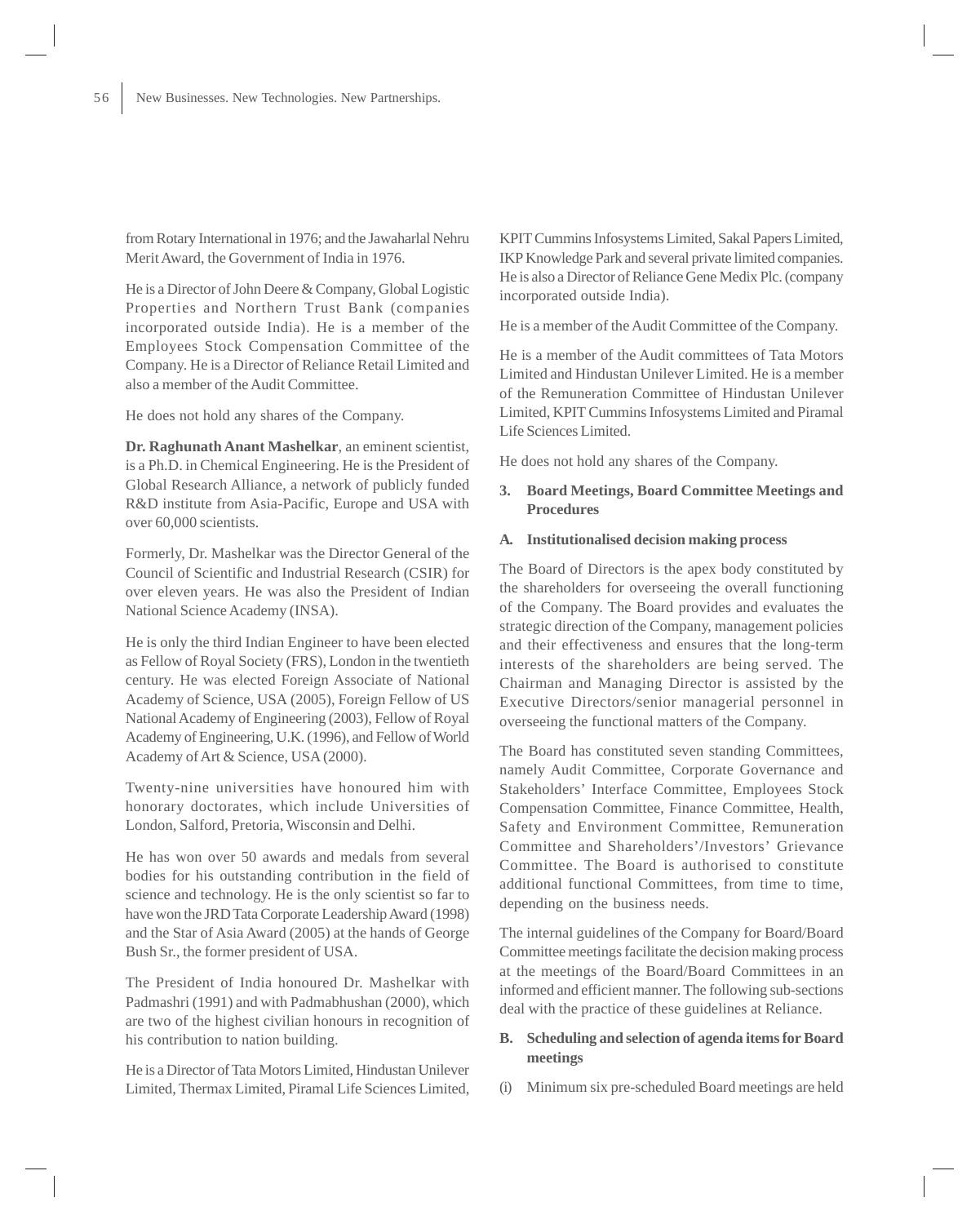every year. Apart from the above, additional Board meetings are convened by giving appropriate notice to address the specific needs of the Company. In case of business exigencies or urgency of matters, resolutions are passed by circulation.

- (ii) The meetings are usually held at the Company's office at Maker Chambers IV, 222, Nariman Point, Mumbai 400 021.
- (iii) All divisions/departments of the Company are advised to schedule their work plans well in advance, particularly with regard to matters requiring discussion/approval/decision at the Board/Board Committee meetings. All such matters are communicated to the Company Secretary in advance so that the same could be included in the agenda for the Board/Board Committee meetings.
- (iv) The Board is given presentations covering Finance, Sales, Marketing, major business segments and operations of the Company, global business environment, all business areas of the Company including business opportunities, business strategy and the risk management practices before taking on record the quarterly/annual financial results of the Company.

The information required to be placed before the Board includes:

- General notices of interest of Directors.
- Appointment, remuneration and resignation of Directors.
- Formation/Reconstitution of Board Committees.
- Terms of reference of Board Committees.
- The minutes of the Board meetings of unlisted subsidiary companies.
- Minutes of meetings of Audit Committee and other Committees of the Board.
- Declaration of independent directors at the time of appointment/annually.
- Appointment or resignation of Chief Financial Officer and Company Secretary.
- Annual operating plans of businesses, capital budgets and any updates.
- Quarterly results for the Company and its operating divisions or business segments.
- Dividend declaration.
- Quarterly summary of all long-term borrowings made, bank guarantees issued, loans and investments made.
- Significant changes in accounting policies and internal controls.
- Sale of material nature, of investments, subsidiaries, assets, which is not in normal course of business.
- Statement of significant transactions and arrangements entered by unlisted subsidiary companies.
- Quarterly details of foreign exchange exposures and the steps taken by management to limit the risks of adverse exchange rate movement, if material.
- Internal Audit findings and External Audit Reports (through the Audit Committee).
- Proposals for investment, mergers and acquisitions.
- Details of any joint venture, acquisitions of companies or collaboration agreement.
- Status of business risk exposures, its management and related action plans.
- Making of loans and investment of surplus funds.
- Non-compliance of any regulatory, statutory or listing requirements and shareholders service such as non-payment of dividend, delay in share transfer (if any), etc.
- Show cause, demand, prosecution notices and penalty notices which are materially important.
- Fatal or serious accidents, dangerous occurrences, any material effluent or pollution problems.
- Any material default in financial obligations to and by the Company, or substantial non payment for goods sold by the Company.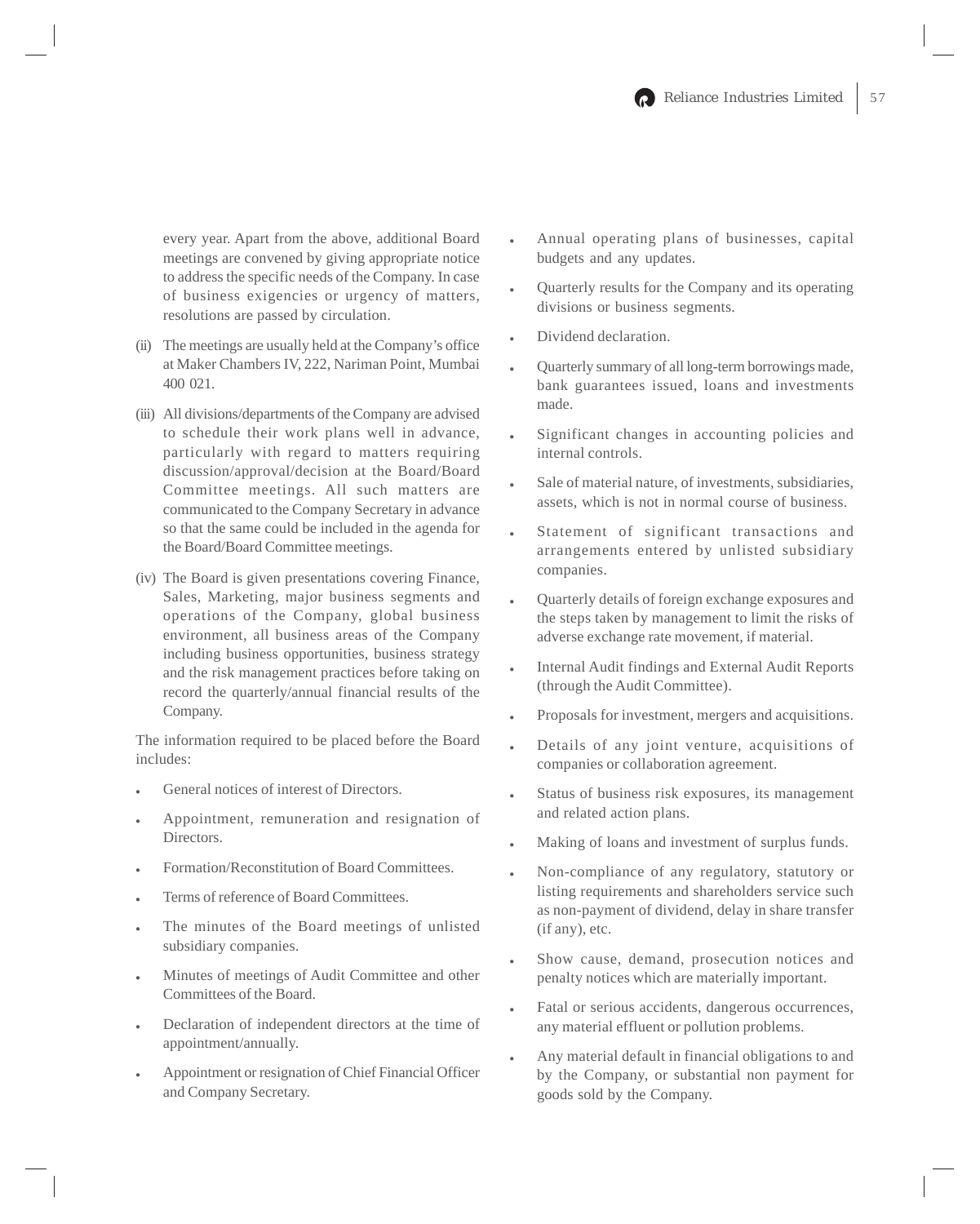- Any issue, which involves possible public or product liability claims of substantial nature, including any judgment or order, which may have passed strictures on the conduct of the Company or taken an adverse view regarding another enterprise that can have negative implications on the Company.
- Significant labour problems and their proposed solutions. Any significant development in Human Resources/Industrial Relations front like implementation of Voluntary Retirement Scheme, etc.
- Transactions that involve substantial payment towards goodwill, brand equity or intellectual property.
- Brief on statutory developments, changes in government policies, etc. with impact thereof, directors' responsibilities arising out of any such developments.
- Brief on information disseminated to the press.
- (v) The Chairman of the Board and the Company Secretary in consultation with other concerned members of the senior management, finalise the agenda for the Board meetings.

# **C. Board material distributed in advance**

The agenda and notes on agenda are circulated to the Directors, in advance, in the defined agenda format. All material information is incorporated in the agenda for facilitating meaningful and focused discussions at the meeting. Where it is not practicable to attach any document to the agenda, the same is tabled before the meeting with specific reference to this effect in the agenda. In special and exceptional circumstances, additional or supplementary item(s) on the agenda are permitted.

# **D. Recording Minutes of proceedings at Board and Committee meetings**

The Company Secretary records the minutes of the proceedings of each Board and Committee meeting. Draft minutes are circulated to all the members of the Board/ Board Committee for their comments. The minutes are entered in the Minutes Book within 30 days from conclusion of the meeting.

#### **E. Post meeting follow-up mechanism**

The Guidelines for Board and Board Committee meetings facilitate an effective post meeting follow-up, review and reporting process for the decisions taken by the Board and Board Committees thereof. The important decisions taken at the Board/Board Committee meetings are communicated to the departments/divisions concerned promptly. Action taken report on the decisions/minutes of the previous meeting(s) is placed at the immediately succeeding meeting of the Board/Board Committee for noting by the Board/Board Committee.

### **F. Compliance**

The Company Secretary, while preparing the agenda, notes on agenda, minutes, etc. of the meeting(s), is responsible for and is required to ensure adherence to all the applicable laws and regulations including the Companies Act, 1956 read with the Rules issued thereunder and the Secretarial Standards recommended by the Institute of Company Secretaries of India.

# **4. Number of Board meetings held and the dates on which held**

Eight Board meetings were held during the year, as against the minimum requirement of four meetings. The Company has held at least one Board meeting in every three months. The details of the Board meetings are as under:

| SI.<br>No. | <b>Date</b>       | <b>Board</b><br><b>Strength</b> | No. of<br><b>Directors</b><br><b>Present</b> |
|------------|-------------------|---------------------------------|----------------------------------------------|
| 1.         | April 23, 2010    | 13                              | 13                                           |
| 2.         | May 11, 2010      | 13                              | 12                                           |
| 3.         | June 07, 2010     | 13                              | 7                                            |
| 4.         | July 27, 2010     | 13                              | 13                                           |
| 5.         | October 30, 2010  | 13                              | 13                                           |
| 6.         | November 29, 2010 | 13                              | 13                                           |
| 7.         | January 21, 2011  | 13                              | 13                                           |
| 8.         | February 20, 2011 | 13                              | 7                                            |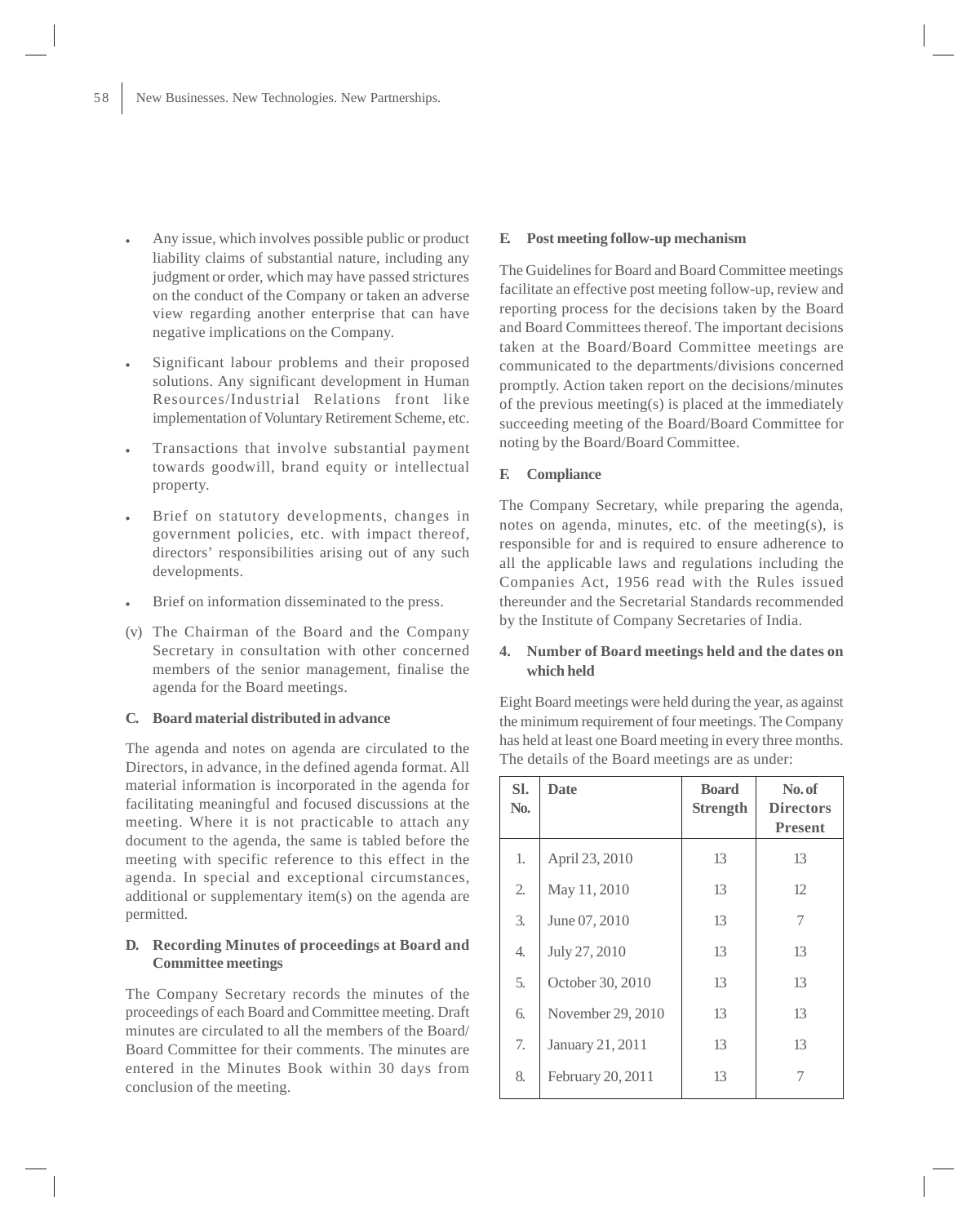| <b>Name of the Director</b>     | Attendance of<br>meetings during 2010-11 |                    | No of Other<br>Directorship( $s$ ) <sup>1</sup> | No of Membership(s) /<br>$Chairmanship(s)$ of              |
|---------------------------------|------------------------------------------|--------------------|-------------------------------------------------|------------------------------------------------------------|
|                                 | <b>Board</b><br><b>Meetings</b>          | Last<br><b>AGM</b> |                                                 | <b>Board Committees</b><br>in other Companies <sup>2</sup> |
| Mukesh D. Ambani                | 8                                        | <b>Yes</b>         | $\mathcal{D}_{\mathcal{L}}$                     | Nil                                                        |
| Nikhil R. Meswani               |                                          | <b>Yes</b>         |                                                 | 1 (as Chairman)                                            |
| Hital R. Meswani                |                                          | <b>Yes</b>         |                                                 | 2 (including 1 as Chairman)                                |
| Hardev Singh Kohli <sup>3</sup> |                                          |                    | Nil                                             | Nil                                                        |
| P.M.S. Prasad                   | 6                                        | <b>Yes</b>         |                                                 |                                                            |
| Pawan Kumar Kapil <sup>4</sup>  |                                          | <b>Yes</b>         | Nil                                             | Nil                                                        |
| Ramniklal H. Ambani             | 6                                        | <b>Yes</b>         |                                                 | 1 (As Chairman)                                            |
| Mansingh L. Bhakta              | 8                                        | <b>Yes</b>         |                                                 | 4 (including 1 as Chairman)                                |
| Yogendra P. Trivedi             |                                          | <b>Yes</b>         | 8                                               | 4 (including 1 as Chairman)                                |
| Dr. Dharam Vir Kapur            |                                          | <b>Yes</b>         |                                                 | 6 (including 4 as Chairman)                                |
| Mahesh P. Modi                  |                                          | <b>Yes</b>         |                                                 | Nil                                                        |
| Prof. Ashok Misra               |                                          | <b>Yes</b>         | Nil                                             | Nil                                                        |
| Prof. Dipak C. Jain             |                                          | N <sub>0</sub>     |                                                 |                                                            |
| Dr. Raghunath A. Mashelkar      |                                          | N <sub>0</sub>     |                                                 |                                                            |

**5. Attendance of Directors at Board meetings, last Annual General Meeting (AGM) and number of other Directorships and Chairmanships / Memberships of Committees of each Director in various companies:**

1 The Directorships held by Directors as mentioned above, do not include Alternate Directorships and Directorships in foreign companies, companies registered under Section 25 of the Companies Act, 1956 and pivate limited companies.

2 In accordance with Clause 49, Memberships/Chairmanships of only the Audit Committees and Shareholders'/Investors' Grievance Committees in all public limited companies (excluding Reliance Industries Limited) have been considered. 3 upto May 16, 2010. 4 w.e.f. May 16, 2010.

Video/tele-conferencing facilities are also used to facilitate directors travelling abroad or present at other locations to participate in the meetings.

# **6. Board Committees:**

# **A. Standing Committees**

Details of the Standing Committees of the Board and other related information are provided hereunder:

# **(i) Audit Committee**

**Composition:** The Audit Committee of the Board comprises three independent directors namely Shri Yogendra P. Trivedi, Chairman, Shri Mahesh P. Modi and Dr. Raghunath A. Mashelkar. All the members of the Audit Committee possess financial/accounting expertise/ exposure. The composition of the Audit Committee meets with the requirements of Section 292A of the Companies Act, 1956 and Clause 49.

Shri Vinod M. Ambani is the Secretary to the Audit Committee.

**Objective:** The Audit Committee assists the Board in its responsibility for overseeing the quality and integrity of

the accounting, auditing and reporting practices of the Company and its compliance with the legal and regulatory requirements. The Committee's purpose is to oversee the accounting and financial reporting process of the Company, the audits of the Company's financial statements, the appointment, independence, performance and remuneration of the statutory auditors, the performance of internal auditors and the Company's risk management policies.

**Terms of Reference:** The terms of reference / powers of the Audit Committee are as under :

# **A. Powers of the Audit Committee:**

- 1 To investigate any activity within its terms of reference.
- 2 To seek information from any employee.
- 3 To obtain outside legal or other professional advice.
- 4 To secure attendance of outsiders with relevant expertise, if it considers necessary.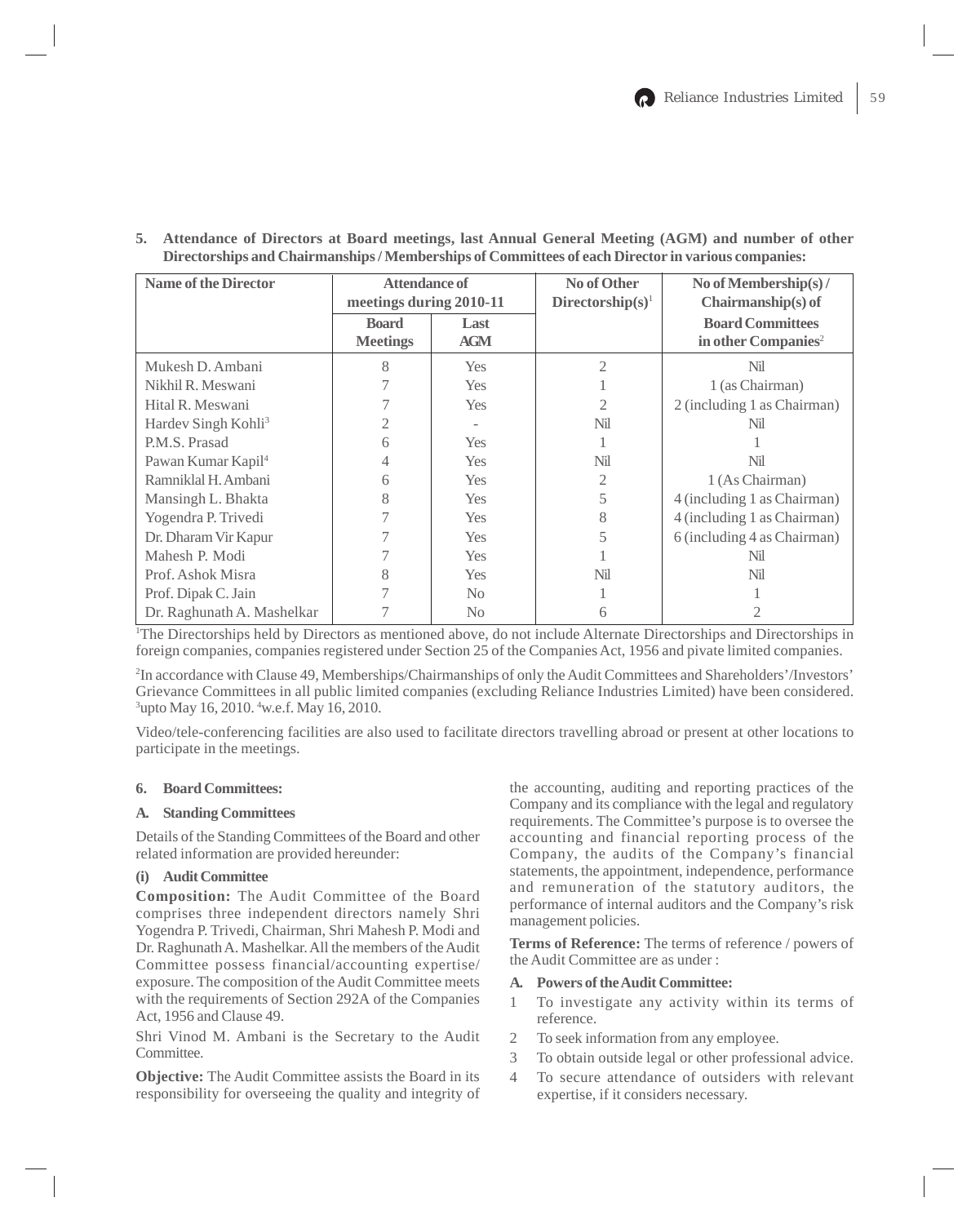# **B. The role of the Audit Committee includes:**

- 1 Oversight of the Company's financial reporting process and the disclosure of its financial information to ensure that the financial statements are correct, sufficient and credible.
- 2 Recommending to the Board, the appointment, reappointment and, if required, the replacement or removal of Statutory Auditors and fixation of audit fees.
- 3 Approval of payment to Statutory Auditors for any other services rendered by the Statutory Auditors.
- 4 Reviewing with the management, the annual financial statements before submission to the Board for approval, with particular reference to:
	- Matters required to be included in the Directors' Responsibility Statement to be included in the Directors' Report in terms of sub-section (2AA) of Section 217 of the Companies Act, 1956.
	- Changes, if any, in accounting policies and practices and reasons for the same.
	- Major accounting entries involving estimates based on the exercise of judgment by the management.
	- Significant adjustments made in the financial statements arising out of audit findings.
	- Compliance with listing and other legal requirements relating to financial statements.
	- Disclosure of related party transactions.
	- Qualifications in draft audit report.
- 5 Reviewing with the management, the quarterly financial statements before submission to the Board for approval.
- 6 Reviewing with the management, the performance of Statutory and Internal Auditors, adequacy of internal control systems.
- 7 Reviewing the adequacy of internal audit function, if any, including the structure of the internal audit department, staffing and seniority of the official heading the department, reporting structure, coverage and frequency of internal audit.
- 8 Discussion with Internal Auditors, any significant findings and follow up thereon.
- 9 Reviewing the findings of any internal investigations by the Internal Auditors into matters where there is suspected fraud or irregularity or a failure of internal control systems of a material nature and reporting the matter to the Board.
- 10 Discussion with Statutory Auditors before the audit commences, about the nature and scope of audit as well as post audit discussion to ascertain any area of concern.
- 11 To look into the reasons for substantial defaults, if any, in the payment to the depositors, debenture holders, shareholders (in case of non payment of declared dividends) and creditors.
- 12 To review the functioning of the Whistle Blower Mechanism.
- 13 Carrying out such other functions as may be specifically referred to the Committee by the Board of Directors and/or other Committees of Directors of the Company.
- 14 To review the following information:
	- The management discussion and analysis of financial condition and results of operations;
	- Statement of significant related party transactions (as defined by the Audit Committee), submitted by management;
	- Management letters/letters of internal control weaknesses issued by the Statutory Auditors;
	- Internal audit reports relating to internal control weaknesses; and
	- The appointment, removal and terms of remuneration of Internal Auditors.
- 15 Reviewing the financial statements and in particular the investments made by the unlisted subsidiaries of the Company.
- 16 Review of uses/application of funds raised through an issue (public issue, rights issue, preferential issue, etc.).

**Meetings:** Six meetings of the Audit Committee were held during the year ended March 31, 2011, as against the minimum requirement of four meetings.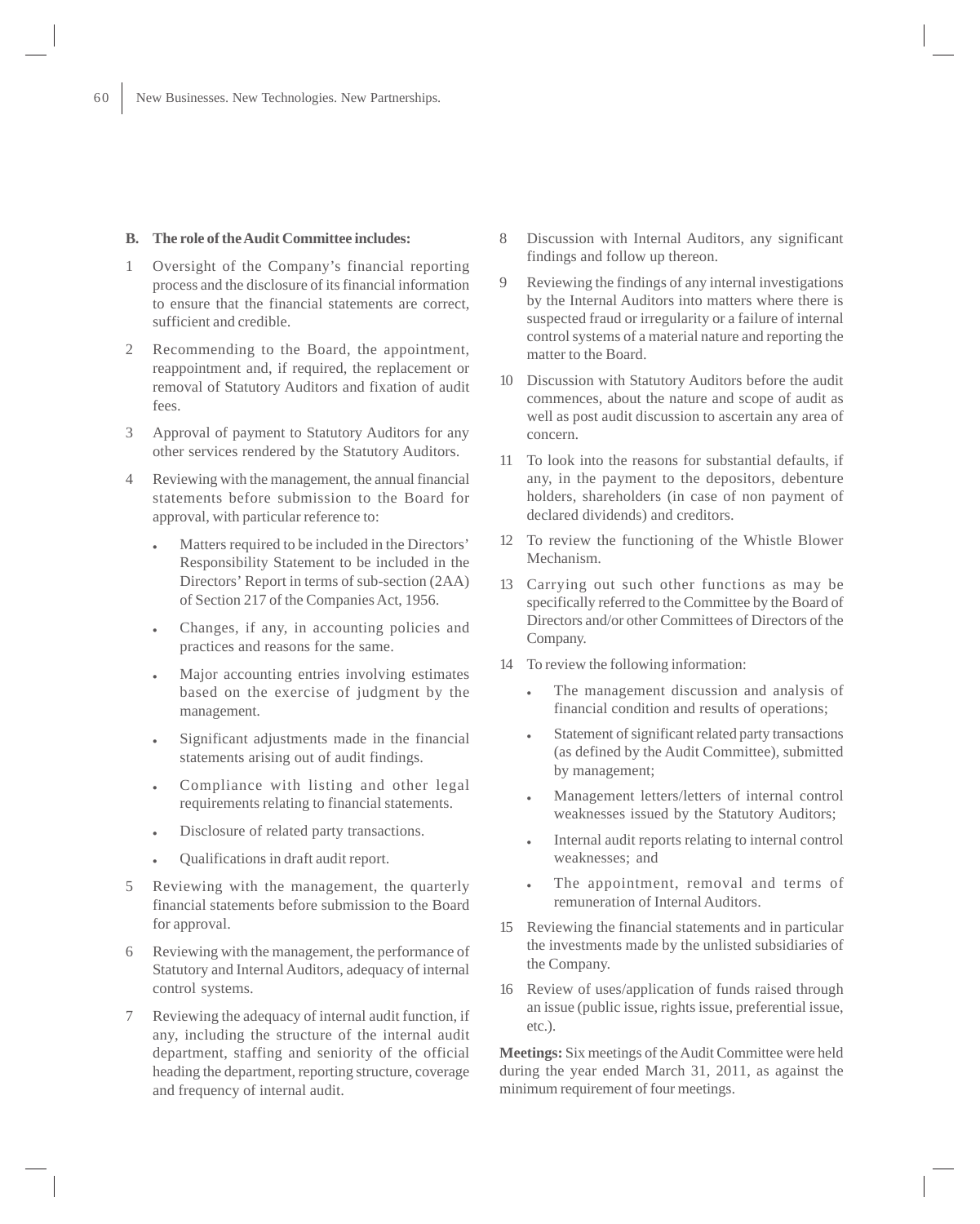**Attendance of each Member at the Audit Committee meetings held during the year**

| Name of the Committee<br><b>Member</b> | No. of<br>meetings<br>held | No. of<br>meetings<br>attended |
|----------------------------------------|----------------------------|--------------------------------|
| Yogendra P. Trivedi, Chairman          |                            |                                |
| Mahesh P. Modi                         |                            | 6                              |
| Dr. Raghunath A. Mashelkar             |                            |                                |

Executives of Accounts Department, Finance Department, Secretarial Department and Management Audit Cell and Representatives of the Statutory and Internal Auditors attend the Audit Committee Meetings. The Cost Auditors appointed by the Company under Section 233B of the Companies Act, 1956 attend the Audit Committee Meeting, where cost audit reports are discussed.

The Chairman of the Audit Committee was present at the last Annual General Meeting.

# **(ii) Corporate Governance and Stakeholders' Interface (CGSI) Committee**

**Composition:** The Corporate Governance and Stakeholders' Interface Committee of the Board comprises three Independent Directors, namely, Shri Yogendra P. Trivedi, Chairman, Dr. Dharam Vir Kapur and Shri Mahesh P. Modi.

**Terms of Reference:** The terms of reference of the Corporate Governance and Stakeholders' Interface Committee, inter alia, include the following:

- 1 Observance of practices of Corporate Governance at all levels and to suggest remedial measures wherever necessary.
- 2 Provision of correct inputs to the media so as to preserve and protect the Company's image and standing.
- 3 Dissemination of factually correct information to the investors, institutions and public at large.
- 4 Interaction with the existing and prospective FIIs and rating agencies, etc.
- 5 Establishing oversight on important corporate communication on behalf of the Company with the assistance of consultants/advisors, if necessary.
- 6 Ensuring institution of standardised channels of internal communications across the Company to facilitate a high level of disciplined participation.
- 7 Recommendation for nomination of Directors on the Board.

# **Selection of Independent Directors:**

Considering the requirement of the skill-sets on the Board, eminent persons having an independent standing in their respective field/profession and who can effectively contribute to the Company's business and policy decisions are considered by the Corporate Governance and Stakeholders' Interface Committee, which also acts as Nomination Committee, for appointment inter alia of independent directors on the Board. The number of directorships and memberships held in various committees of other companies by such persons is also considered. The Board considers the recommendations of the Committee and takes appropriate decision.

**Meetings:** One meeting of the Corporate Governance and Stakeholders' Interface Committee was held during the year ended March 31, 2011.

**Attendance of each Member at the CGSI Committee meeting held during the year**

| <b>Name of the Committee</b><br><b>Member</b> | No. of<br>meetings<br>held | No. of<br>meetings<br>attended |
|-----------------------------------------------|----------------------------|--------------------------------|
| Yogendra P. Trivedi,<br>Chairman              |                            |                                |
| Dr. Dharam Vir Kapur                          |                            |                                |
| Mahesh P. Modi                                |                            |                                |

**(iii) Employees Stock Compensation Committee**

**Composition:** The Employees Stock Compensation Committee of the Board comprises four Directors, namely, Shri Yogendra P. Trivedi, Chairman, Shri Mahesh P. Modi, Prof. Dipak C. Jain and Shri Mukesh D. Ambani.

**Terms of Reference:** The Committee was formed inter alia to formulate detailed terms and conditions of the Employees Stock Option Scheme including:

1 The quantum of options to be granted under Employees Stock Option Scheme per employee and in aggregate;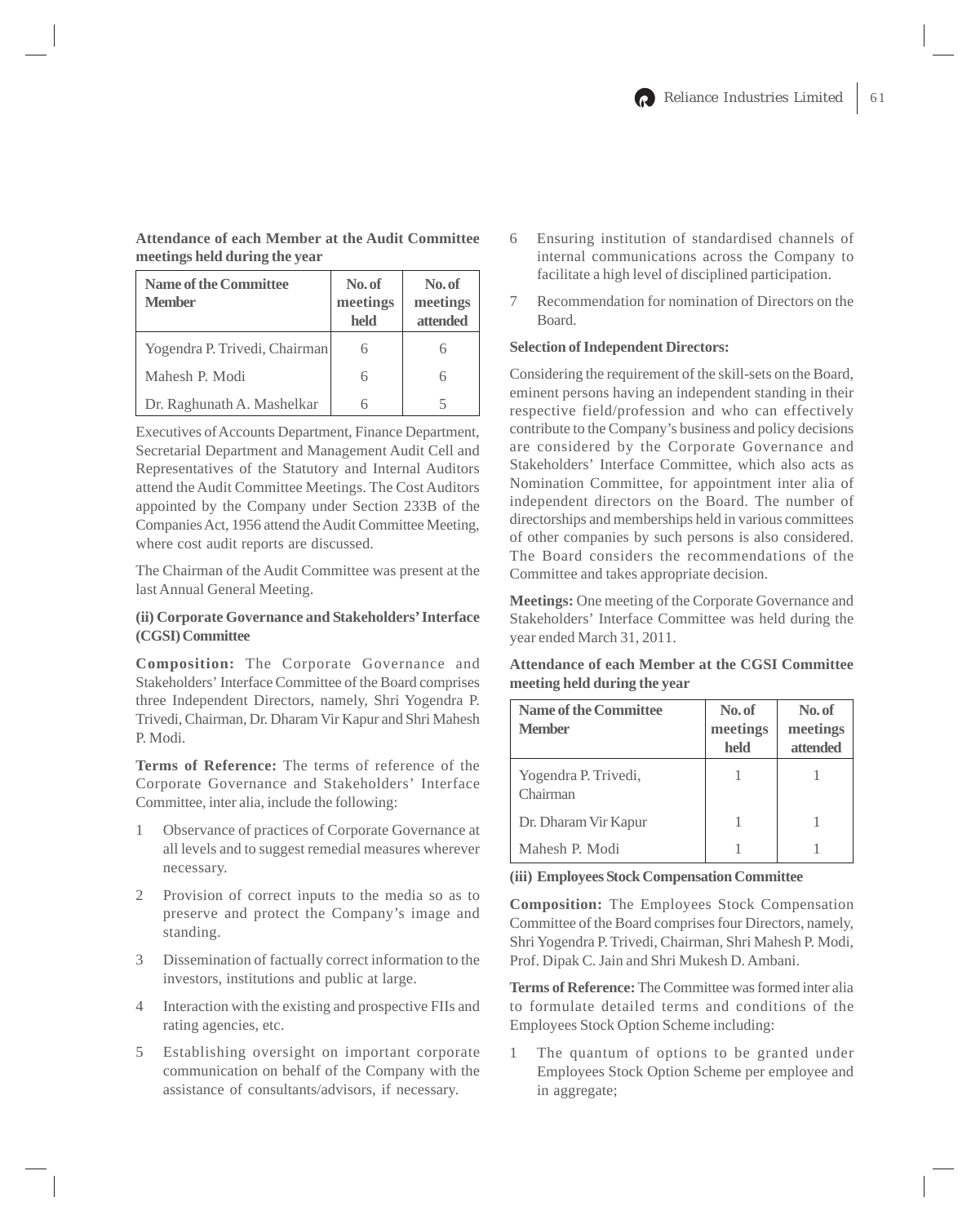- 2 The conditions under which option vested in employees may lapse in case of termination of employment for misconduct;
- 3 The exercise period within which the employee should exercise the option and that the option would lapse on failure to exercise the option within the exercise period;
- 4 The specified time period within which the employee shall exercise the vested options in the event of termination or resignation of an employee;
- 5 The right of an employee to exercise all the options vested in him at one time or at various points of time within the exercise period;
- 6 The procedure for making a fair and reasonable adjustment to the number of options and to the exercise price in case of corporate actions such as rights issues, bonus issues, merger, sale of division and others;
- 7 The grant, vest and exercise of option in case of employees who are on long leave; and
- 8 The procedure for cashless exercise of options, if any.

**Meetings:** One meeting of the Employees Stock Compensation Committee was held during the year ended March 31, 2011.

# **Attendance of each Member at the Employees Stock Compensation Committee meeting held during the year**

| <b>Name of the Committee</b>  | No. of   | No. of   |
|-------------------------------|----------|----------|
| <b>Member</b>                 | meetings | meetings |
|                               | held     | attended |
| Yogendra P. Trivedi, Chairman |          |          |
| Mahesh P. Modi                |          |          |
| Prof. Dipak C. Jain           |          |          |
| Mukesh D. Ambani              |          |          |

# **(iv) Finance Committee**

**Composition:** The Finance Committee of the Board comprises three Directors, namely, Shri Mukesh D. Ambani, Chairman, Shri Nikhil R. Meswani and Shri Hital R. Meswani.

# **Terms of Reference:**

1 Review the Company's financial policies, risk assessment and minimisation procedures, strategies and capital structure, working capital and cash flow management and make such reports and recommendations to the Board with respect thereto as it may deem advisable.

- 2 Review banking arrangements and cash management.
- 3 Exercise all powers to borrow moneys (otherwise than by issue of debentures) within the limits approved by the Board and taking necessary actions connected therewith including refinancing for optimisation of borrowing costs.
- 4 Giving of guarantees/issuing letters of comfort/ providing securities within the limits approved by the Board.
- 5 Borrow monies by way of loan and/or issuing and allotting bonds/notes denominated in one or more foreign currencies in international markets, for the purpose of refinancing the existing debt, capital expenditure, general corporate purposes including working capital requirements and possible strategic investments within the limits approved by the Board.
- 6 Provide corporate guarantee/performance guarantee by the Company within the limits approved by the Board.
- 7 Approve opening and operation of Investment Management Accounts with foreign banks and appoint them as agents, establishment of representative/sales offices in or outside India etc.
- 8 Carry out any other function as is mandated by the Board from time to time and/or enforced by any statutory notification, amendment or modification as may be applicable.
- 9 Other transactions or financial issues that the Board may desire to have them reviewed by the Finance Committee.
- 10 Delegate authorities from time to time to the executives/authorised persons to implement the decisions of the Committee.
- 11 Regularly review and make recommendations about changes to the charter of the Committee.

**Meetings:** Eight meetings of the Finance Committee were held during the year ended March 31, 2011.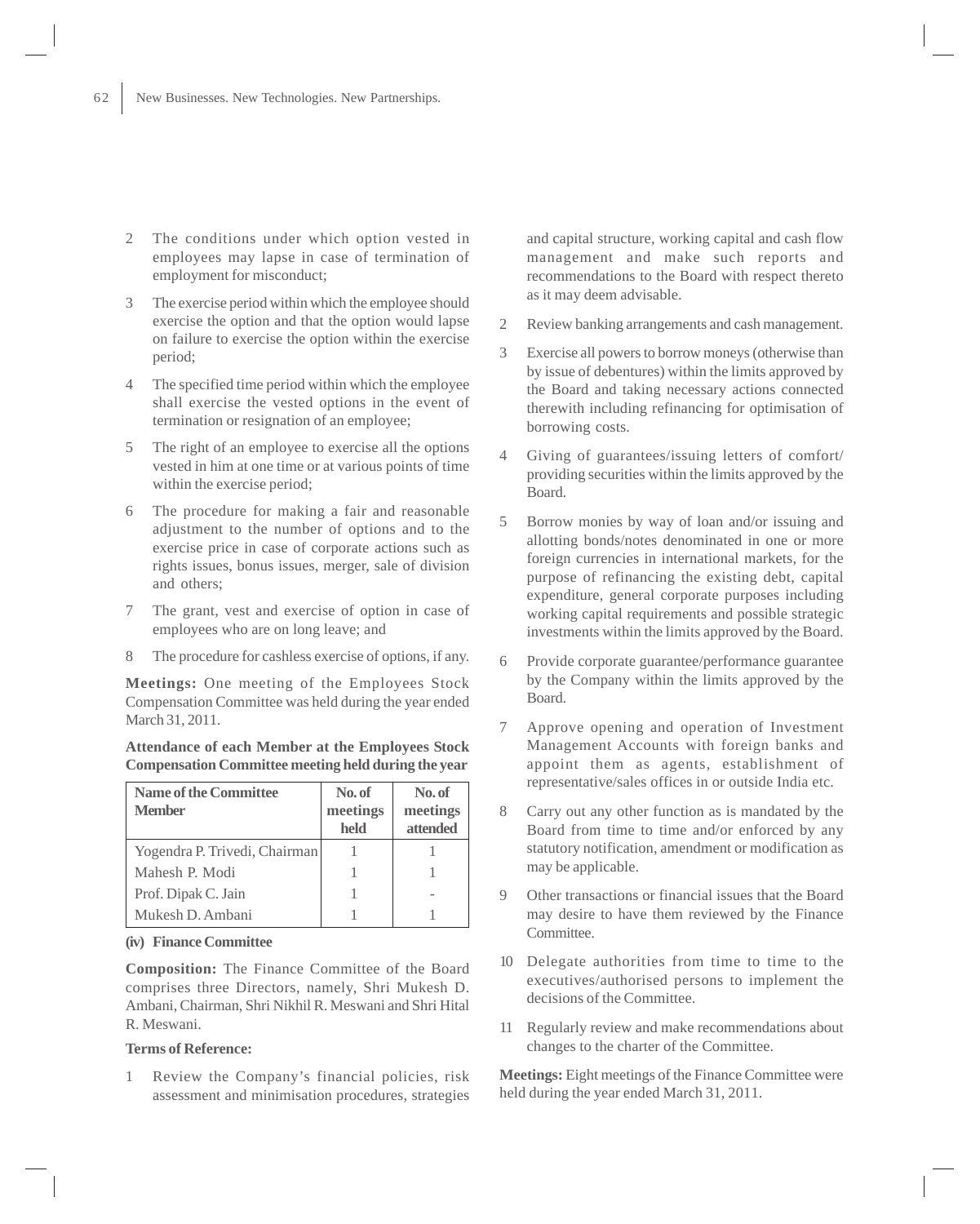**Attendance of each Member at the Finance Committee meetings held during the year**

# Name of the Committee No. of No. of **Member** meetings meetings **held attended** Mukesh D. Ambani, Chairman 8 8 Nikhil R. Meswani 8 8 Hital R. Meswani 8 8

**(v) Health, Safety and Environment (HS&E) Committee**

**Composition:** The Health, Safety and Environment Committee of the Board comprises three Directors, namely, Shri Hital R. Meswani, Chairman and Dr. Dharam Vir Kapur and Shri Pawan Kumar Kapil (w.e.f. May 16, 2010).

**Terms of Reference:** The Health, Safety and Environment Committee has been constituted, inter alia, to monitor and ensure maintaining the highest standards of environmental, health and safety norms and compliance with applicable pollution and environmental laws at all works / factories / locations of the Company and to recommend measures, if any, for improvement in this regard.

The Committee reviews, inter alia, the Health, Safety and Environment Policy of the Company, performance on health, safety and environment matters and the procedures and controls being followed at various manufacturing facilities of the Company and compliance with the relevant statutory provisions.

**Meetings:** Four meetings of the Health, Safety and Environment Committee were held during the year ended March 31, 2011.

| <b>Name of the Committee</b><br><b>Member</b> | No. of<br>meetings<br>held | No. of<br>meetings<br>attended |
|-----------------------------------------------|----------------------------|--------------------------------|
| Hital R. Meswani                              |                            |                                |
| Hardev Singh Kohli <sup>1</sup>               |                            |                                |
| Pawan Kumar Kapil <sup>2</sup>                |                            | 3                              |
| Dr. Dharam Vir Kapur                          |                            |                                |

**Attendance of each Member at the HS&E Committee meetings held during the year**

<sup>1</sup>upto May 16, 2010 <sup>2</sup> w.e.f. May 16, 2010

# **(vi) Remuneration Committee**

**Composition:** The Remuneration Committee of the Board comprises three Independent Directors, namely, Shri Mansingh L. Bhakta, Chairman, Shri Yogendra P. Trivedi and Dr. Dharam Vir Kapur.

**Terms of Reference:** The Remuneration Committee has been constituted to recommend/review remuneration of the Managing Director and Whole-time Directors, based on their performance and defined assessment criteria.

**Meetings:** Two meetings of the Remuneration committee were held during the year in which all the members were present.

### **Remuneration policy, details of remuneration and other terms of appointment of Directors:**

The remuneration policy of the Company is directed towards rewarding performance, based on review of achievements on a periodic basis. The remuneration policy is in consonance with the existing industry practice.

# Rs. in crore **Name of the Director Salary Perquisites Retiral Commission Total Stock and benefits payable Options allowances granted** Mukesh D. Ambani | 4.16 | 0.60 | 1.00 | 9.24 | 15.00 | Nil Nikhil R. Meswani 1.04 1.45 0.24 8.32 1.105 Nil Hital R. Meswani 1.04 1.45 0.22 8.32 11.03 Nil P.M.S. Prasad 1 0.86 1 1.35 0.16 - 2.37 Nil Pawan Kumar Kapil | 0.44 | 0.66 | 0.12 | - | 1.22 | Nil

# **Remuneration paid to the Chairman and Managing Director and the Whole-time Directors, including Stock Options granted during 2010-11:**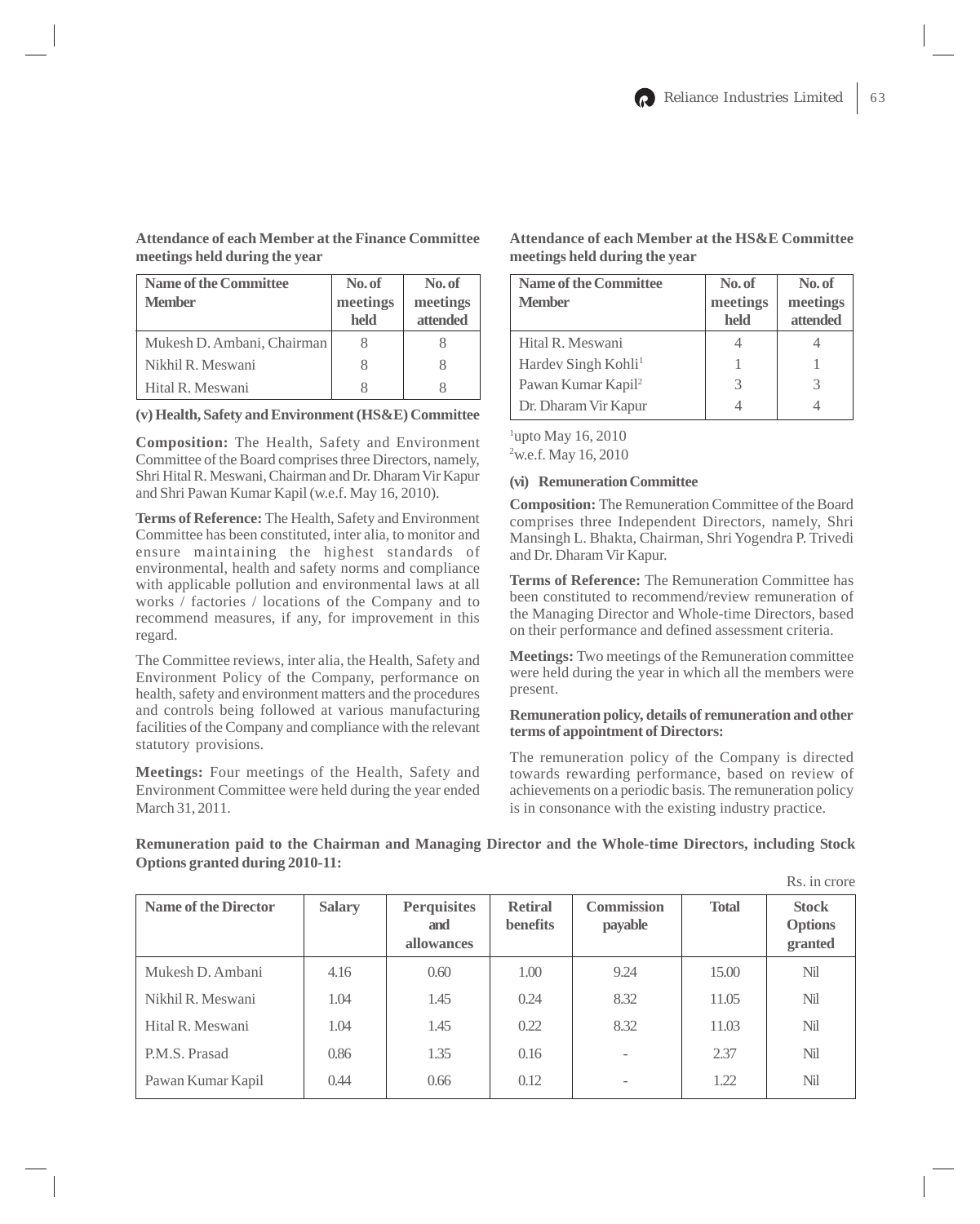The Chairman and Managing Director's compensation has been set at Rs. 15 crore as against Rs. 38.75 crore that he is elgible as per the shareholders' approval, reflecting his desire to continue to set a personal example for moderation in managerial compensation levels.

The tenure of office of the aforesaid Managing Director and Whole-time Directors is for a period of 5 years, except Shri Pawan Kumar Kapil, whose tenure is for a period of 3 years, from their respective dates of appointments and can be terminated by either party by giving three months' notice in writing. There is no separate provision for payment of severance fees.

The Non-Executive Directors are paid sitting fee at the rate of Rs. 20,000/- for attending each meeting of the Board and/ or Committee thereof. Each of the Non-Executive Directors is also paid commission amounting to Rs. 21,00,000/- on an annual basis and the total commission payable to such Directors shall not exceed 1% of the net profits of the Company.

# **Sitting fee and commission to the Non-Executive Directors, for 2010-11 are as detailed below:**

| Name of the Non-Executive Director | <b>Sitting Fee</b> | Commission | <b>Total</b> |
|------------------------------------|--------------------|------------|--------------|
| Ramniklal H. Ambani                | 1.20               | 21.00      | 22.20        |
| Mansingh L. Bhakta                 | 2.80               | 21.00      | 23.80        |
| Yogendra P. Trivedi                | $4.60*$            | 21.00      | 25.60        |
| Dr. Dharam Vir Kapur               | 2.80               | 21.00      | 23.80        |
| Mahesh P. Modi                     | $3.40*$            | 21.00      | 24.40        |
| Prof. Ashok Misra                  | 1.60               | 21.00      | 22.60        |
| Prof. Dipak C. Jain                | $1.80*$            | 21.00      | 22.80        |
| Dr. Raghunath A. Mashelkar         | 2.40               | 21.00      | 23.40        |
| <b>Total</b>                       | 20.60              | 168.00     | 188.60       |

*\*includes Rs.40,000 pertaining to previous financial years.*

During the year, the Company has paid Rs. 0.64 crore as professional fees to M/s. Kanga & Co., a firm in which Shri Mansingh L. Bhakta, Director of the Company, is a partner. There were no other pecuniary relationships or transactions of the Non-Executive Directors vis-à-vis the Company. The Company has not granted any stock option to any of its Non-Executive Directors.

# **(vii) Shareholders' / Investors' Grievance Committee**

**Composition:** The Shareholders'/Investors' Grievance Committee of the Board, comprises four Directors, namely, Shri Mansingh L. Bhakta, Chairman, Shri Yogendra P. Trivedi, Shri Nikhil R. Meswani and Shri Hital R. Meswani.

**Terms of Reference:** The Shareholders'/Investors' Grievance Committee, inter alia, approves issue of duplicate certificates and oversees and reviews all matters connected with transfer of securities of the Company. The Committee also looks into redressal of shareholders'/ investors' complaints related to transfer of shares, nonreceipt of Balance Sheet, non-receipt of declared dividend, etc. The Committee oversees performance of the Registrars and Transfer Agents of the Company and recommends measures for overall improvement in the quality of investor services. The Committee also monitors implementation and compliance with the Company's Code of Conduct for Prohibition of Insider Trading in pursuance of SEBI (Prohibition of Insider Trading) Regulations, 1992. The Board has delegated the power of approving transfer of securities to the Managing Director and/or the Company Secretary.

Rs. in lakhs

**Meetings:** Four meetings of the Shareholders'/Investors' Grievance Committee (SIGC) were held during the year ended March 31, 2011.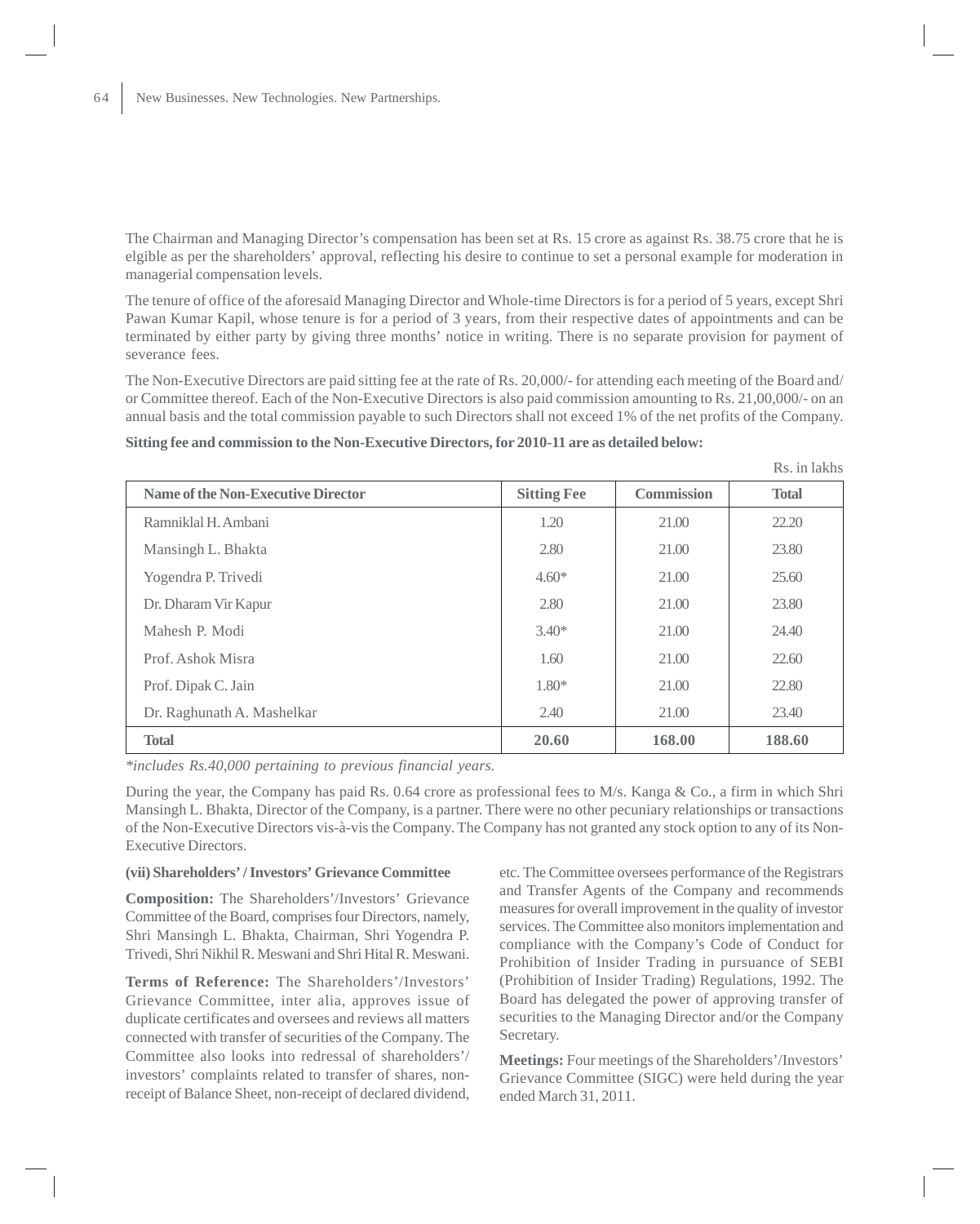# **Attendance of each Member at the SIGC meetings held during the year**

| <b>Name of the Committee</b><br><b>Member</b> | No. of<br>meetings<br>held | No. of<br>meetings<br>attended |
|-----------------------------------------------|----------------------------|--------------------------------|
| Mansingh L. Bhakta, Chairman                  |                            |                                |
| Yogendra P. Trivedi                           |                            |                                |
| Nikhil R. Meswani                             |                            |                                |
| Hital R. Meswani                              |                            |                                |

### **Compliance Officer**

Shri Vinod M. Ambani, Company Secretary, is the Compliance Officer for complying with the requirements of Securities Laws and the Listing Agreements with the Stock Exchanges in India.

#### **Investor Grievance Redressal**

The number of complaints received and resolved to the satisfaction of investors during the year under review and their break-up are as under:

| <b>Type of Complaints</b>          | Number of         |
|------------------------------------|-------------------|
|                                    | <b>Complaints</b> |
| Non-Receipt of Annual Reports      | 153               |
| Non-Receipt of Dividend Warrants   | 3722              |
| Non-Receipt of Interest/Redemption |                   |
| Warrants                           | 329               |
| Non-Receipt of Certificates        | 367               |
| <b>Total</b>                       | 4571              |

There were no outstanding complaints as on March 31, 2011. 180 requests for transfers and 534 requests for dematerialisation were pending for approval as on March 31, 2011, which were approved and dealt with by April 1, 2011. Given below is a chart showing reduction in investor's complaints.



#### **Number of Complaints Received**

### **B. Functional Committees:**

The Board is authorised to constitute one or more Functional Committees delegating thereto powers and duties with respect to specific purposes. Meetings of such Committees are held as and when the need arises. Time schedule for holding the meetings of such Functional Committees are finalised in consultation with the Committee Members.

#### **Procedure at Committee Meetings**

The Company's guidelines relating to Board meetings are applicable to Committee meetings as far as may be practicable. Each Committee has the authority to engage outside experts, advisors and counsels to the extent it considers appropriate to assist in its work. Minutes of the proceedings of the Committee meetings are placed before the Board meetings for perusal and noting.

### **7. Code of Business Conduct & Ethics for Directors'/ Management Personnel**

The Code of Business Conduct & Ethics for Directors'/ Management Personnel ('the Code'), as recommended by the Corporate Governance and Stakeholders' Interface Committee and adopted by the Board, is a comprehensive Code applicable to all Directors and management personnel. The Code while laying down, in detail, the standards of business conduct, ethics and governance, centres around the following theme:

"The Company's Board of Directors and Management Personnel are responsible for and are committed to setting the standards of conduct contained in this Code and for updating these standards, as appropriate, to ensure their continuing relevance, effectiveness and responsiveness to the needs of local and international investors and all other stakeholders as also to reflect corporate, legal and regulatory developments. This Code should be adhered to in letter and in spirit."

A copy of the Code has been put on the Company's website www.ril.com. The Code has been circulated to all the members of the Board and management personnel and the compliance of the same is affirmed by them annually. A declaration signed by the Chairman and Managing Director of the Company is given below:

I hereby confirm that the Company has obtained from all the members of the Board and management personnel, affirmation that they have complied with the Code of Business Conduct & Ethics for Directors'/Management Personnel in respect of the financial year 2010-11.

Mukesh D. Ambani Chairman and Managing Director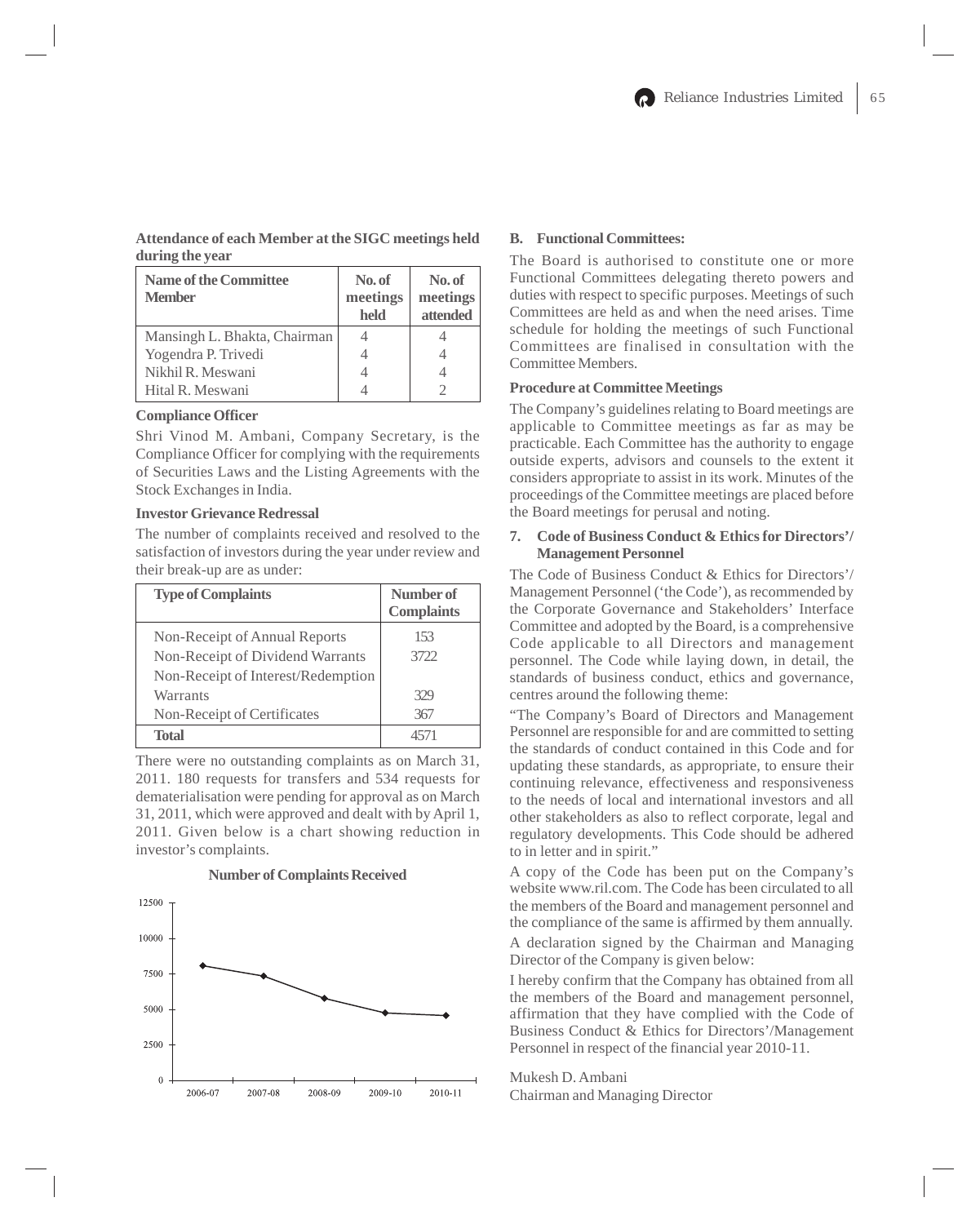# **8. Subsidiary Monitoring Framework**

All subsidiary companies of the Company are Board managed with their Boards having the rights and obligations to manage such companies in the best interest of their stakeholders. The Company monitors performance of subsidiary companies, inter alia, by the following means:

- (a) Financial statements, in particular the investments made by the unlisted subsidiary companies, are reviewed quarterly by the Audit Committee of the Company.
- (b) All minutes of Board meetings of the unlisted subsidiary companies are placed before the Company's Board regularly.
- (c) A statement containing all significant transactions and arrangements entered into by the unlisted subsidiary companies is placed before the Company's Board.

The Company does not have any material unlisted subsidiary and hence is not required to nominate an independent director of the Company on the Board of any subsidiary. Prof. Dipak C. Jain, Independent Director of the Company has been appointed as a Director on the Board of Reliance Retail Limited, a subsidiary of the Company.

# **9. General Body Meetings**

#### **(A) Annual General Meetings:**

The Annual General Meetings of the Company during the preceding 3 years were held at Birla Matushri Sabhagar, 19, Marine Lines, Mumbai - 400 020.

The date and time of the Annual General Meetings held during the preceding 3 years and the Special Resolution(s) passed thereat are as follows:

### **2009-10**

Date and Time: June 18, 2010 at 11.00 a.m. Special Resolutions passed: Nil

#### **2008-09**

Date and Time: November 17, 2009 at 11.00 a.m. Special Resolutions passed: Nil

# **2007-08**

Date and Time: June 12, 2008 at 11.00 a.m. Special Resolutions passed: Nil

# **(B) Special Resolution passed through Postal Ballot:**

No special resolution was passed through Postal Ballot during 2010-11. None of the businesses proposed to be transacted in the ensuing Annual General Meeting require passing a special resolution through Postal Ballot.

**10. a. Disclosure on materially significant related party transactions i.e. transactions of the company of material nature, with its Promoters, the Directors and the management, their relatives or subsidiaries, etc. that may have potential conflict with the interests of the Company at large**

None of the transactions with any of the related parties were in conflict with the interest of the Company. Attention of members is drawn to the disclosure of transactions with the related parties set out in Notes on Accounts -Schedule 'O', forming part of the Annual Report.

The Company's major related party transactions are generally with its Subsidiaries and Associates. The related party transactions are entered into based on considerations of various business exigencies such as synergy in operations, sectoral specialization and the Company's long-term strategy for sectoral investments, optimization of market share, profitability, legal requirements, liquidity and capital resources of subsidiaries and associates.

All related party transactions are negotiated on arms length basis and are intended to further the interests of the Company.

# **b. Details of non-compliance by the Company, penalties, strictures imposed on the Company by Stock Exchanges or SEBI, or any other statutory authority, on any matter related to capital markets, during the last three years.**

There has been no instance of non-compliance by the Company on any matter related to capital markets during the last three years and hence no penalties or strictures have been imposed on the Company by the Stock Exchanges or SEBI or any other statutory authority.

SEBI has issued a Show Cause Notice in connection with the sale of shares of erstwhile Reliance Petroleum Limited by the Company. The Company has submitted its reply to the same.

- **11. Means of Communication**
- (a) **Quarterly Results:** Quarterly Results of the Company are published in 'Financial Express'/'Indian Express' and 'Navshakti' and are displayed on the Company's website www.ril.com.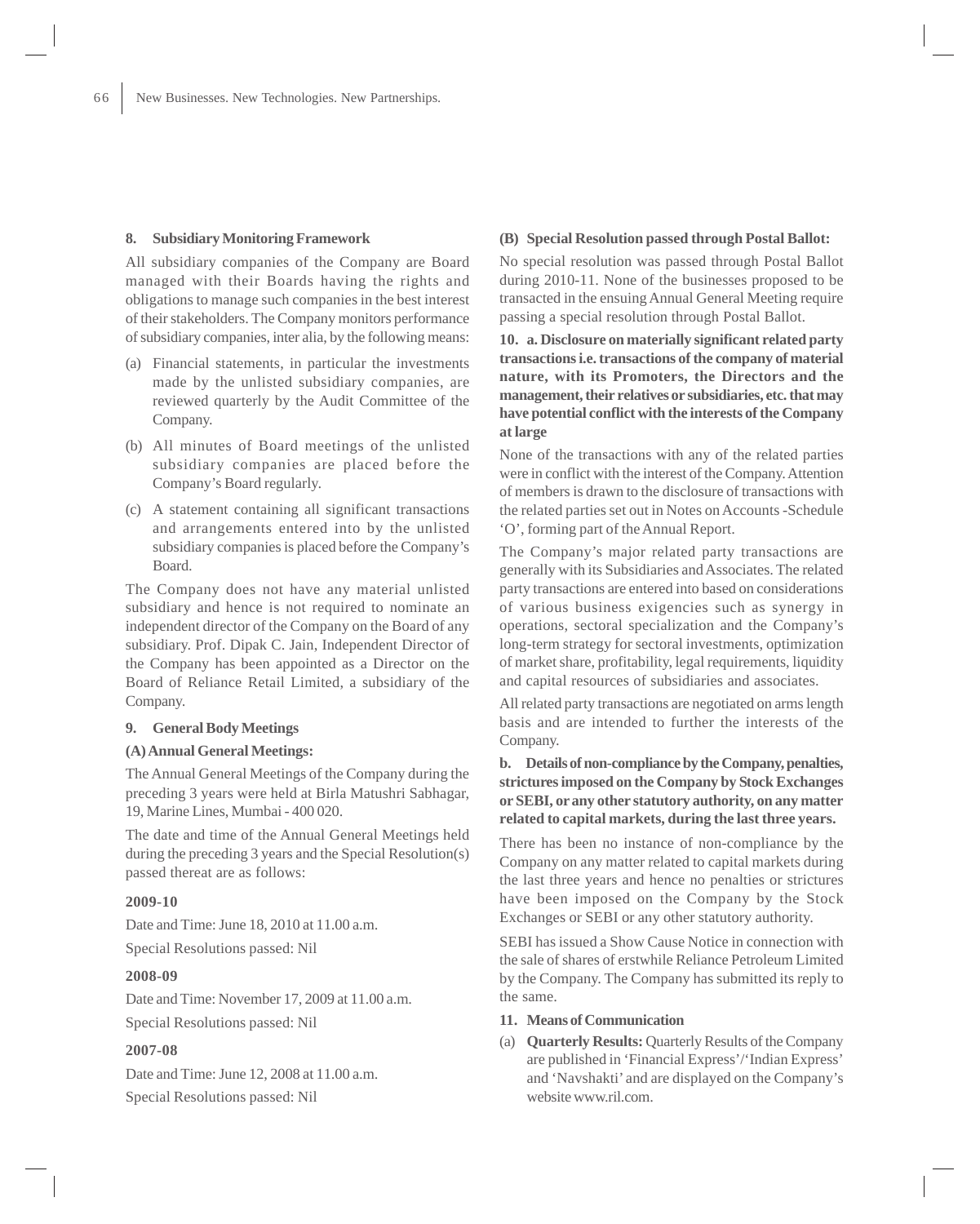- (b) **News Releases, Presentations, etc.:** Official news releases, detailed presentations made to media, analysts, institutional investors, etc. are displayed on the Company's website www.ril.com. Official Media Releases are sent to the Stock Exchanges.
- (c) **Website:** The Company's website www.ril.com contains a separate dedicated section 'Investor Relations' where shareholders information is available. The Annual Report of the Company is also available on the website in a user-friendly and downloadable form.
- (d) **Annual Report:** Annual Report containing, inter alia, Audited Annual Accounts, Consolidated Financial Statements, Directors' Report, Auditors' Report and other important information is circulated to members and others entitled thereto. The Management's Discussion and Analysis (MD&A) Report forms part of the Annual Report and is displayed on the Company's website www.ril.com.
- (e) **Chairman's Communique:** Printed copy of the Chairman's Speech is distributed to all the shareholders at the Annual General Meetings. The same is also placed on the website of the Company.
- (f) **Reminder to Investors:** Reminders for unpaid dividend/unpaid interest or redemption amount on debentures are sent to the shareholders/debenture holders as per records every year.
- (g) **Corporate Filing and Dissemination System (CFDS):** The CFDS portal jointly owned, managed and maintained by BSE and NSE is a single source to view information filed by listed companies. All disclosures and communications to BSE & NSE are filed electronically through the CFDS portal and hard copies of the said disclosures and correspondence are also filed with the stock exchanges.
- (h) **Designated Exclusive email-id:** The Company has designated the following email-ids exclusively for investor servicing.
	- (a) For queries on Annual Report Investor\_relations@ril.com
	- (b) For queries in respect of shares in physical moderilinvestor@karvy.com
- (i) **Shareholders' Feedback Survey:** The Company had sent feedback forms seeking shareholders' views on various matters relating to investor services and the Annual Report 2009-10. The feedback received from the shareholders was placed before the Shareholders'/ Investors' Grievance Committee.

# **12. General Shareholder Information Company Registration Details**

The Company is registered in the State of Maharashtra, India. The Corporate Identity Number (CIN) allotted to the Company by the Ministry of Corporate Affairs (MCA) is L17110MH1973PLC019786.

# **Annual General Meeting**

(Day, Date, Time and Venue): Friday, June 03, 2011 at 11.00 a.m. Birla Matushri Sabhagar,

19, Marine Lines, Mumbai 400020

# **Financial Calendar (tentative)**

**Financial Year:** April 1, 2011 to March 31, 2012

# **Results for the quarter ending:**

**June 30, 2011 -** Fourth week of July, 2011

**September 30, 2011** - Third week of October, 2011

**December 31, 2011** - Third week of January, 2012

**March 31, 2012** - Third week of April, 2012

**Annual General Meeting** - June, 2012

# **Date of Book Closure**

Monday, May 9, 2011 to Saturday, May 14, 2011 (both days inclusive) for payment of dividend.

# **Dividend Payment**

Credit/dispatch between June 4, 2011 and June 9, 2011.

**Listing on Stock Exchanges**

# **Equity Shares**

Bombay Stock Exchange Limited (BSE), Phiroze Jeejeebhoy Towers, Dalal Street, Mumbai 400 001 Scrip Code 500325

National Stock Exchange of India Limited (NSE), ''Exchange Plaza", Bandra-Kurla Complex, Bandra (E), Mumbai 400 051

Trading Symbol RELIANCE EQ

**ISIN** INE002A01018

# **GLOBAL DEPOSITORY RECEIPTS (GDRs)**

Luxembourg Stock Exchange, 11, Avenue de la Porte-Neuve, L-2227, Luxembourg.

Also traded on International Order Book System (London Stock Exchange) and PORTAL System (NASD, USA) Trading Symbol RILYP, CUSIP 759470107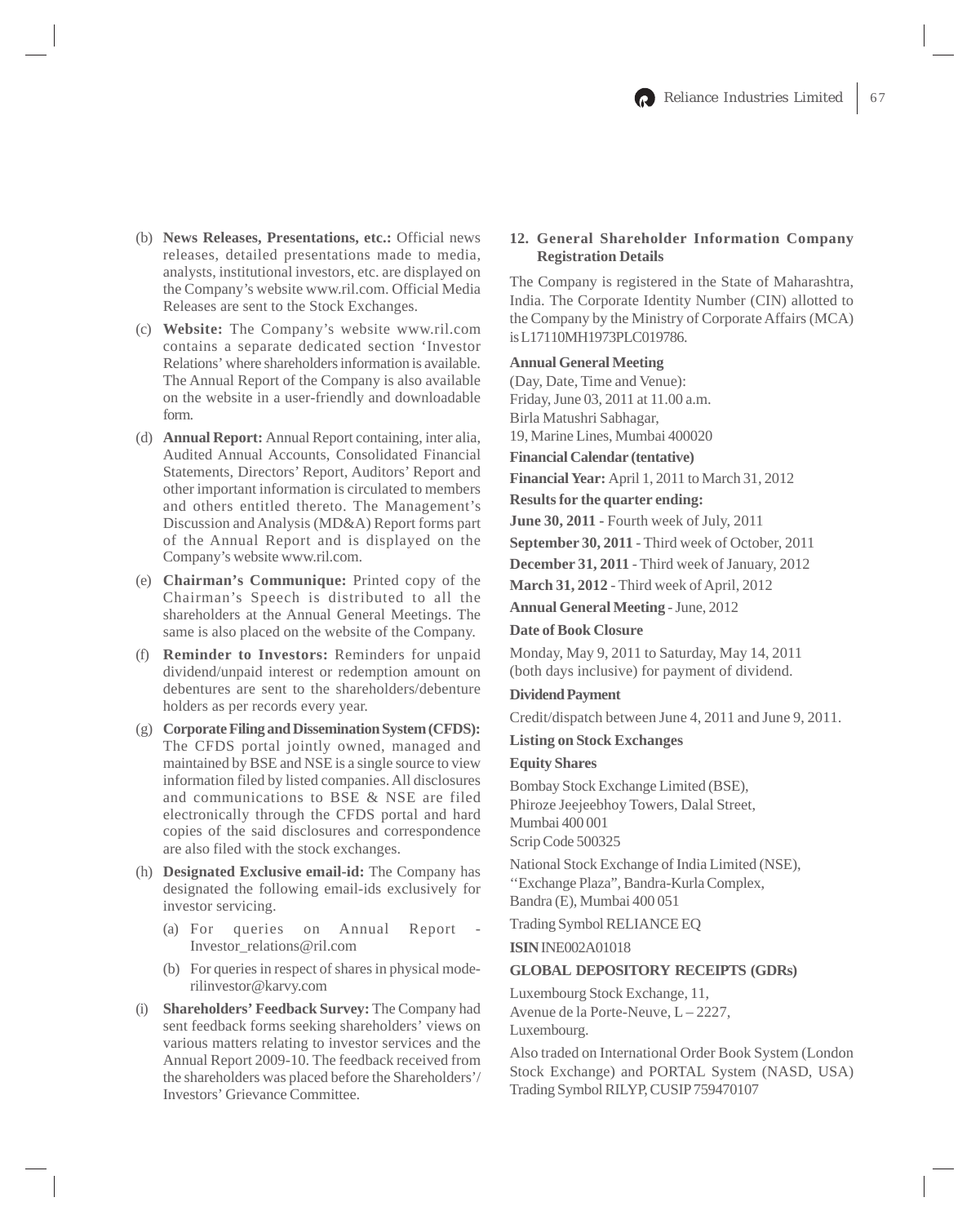### **Overseas Depository**

The Bank of New York Mellon Corporation 101 Barclay Street, New York, NY 10286 USA.

### **Domestic Custodian**

ICICI Bank Limited, Empire Complex, E7/F7, 1st Floor, 414, Senapati Bapat Marg, Lower Parel, Mumbai 400 013.

### **Debt Securities**

The Wholesale Debt Market (WDM) Segment of BSE & NSE.

# **Debenture Trustees**

Axis Bank Limited Bombay Dyeing Mills Compound, Pandurang Budhkar Marg, Worli, Mumbai 400 025

**Stock Market Price Data**

IDBI Trusteeship Services Limited Asian Building, Ground Floor, 17, R. Kamani Marg, Ballard Estate, Mumbai 400 023.

Axis Trustee Services Limited 2nd Floor - E, Axis Bank Tower, Bombay Dyeing Mills Compound, Pandurang Budhkar Marg, Worli, Mumbai 400 025

**Payment of Listing Fees:** Annual listing fee for the year 2011-12 (as applicable) has been paid by the Company to BSE and NSE. Annual maintenance and listing agency fee for the calendar year 2011 has been paid by the Company to the Luxembourg Stock Exchange.

| <b>Month</b>     | <b>National Stock Exchange (NSE)</b><br>(In Rs. per share) |                      |                       | <b>Bombay Stock Exchange (BSE)</b><br>(In Rs. per share) |
|------------------|------------------------------------------------------------|----------------------|-----------------------|----------------------------------------------------------|
|                  | Month's High<br><b>Price</b>                               | Month's Low<br>Price | Month's High<br>Price | Month's Low<br><b>Price</b>                              |
| April 2010       | 1149.70                                                    | 1012.00              | 1171.00               | 1012.05                                                  |
| May 2010         | 1093.40                                                    | 976.00               | 1093.60               | 976.35                                                   |
| June 2010        | 1093.95                                                    | 995.10               | 1092.90               | 840.55                                                   |
| <b>July 2010</b> | 1094.45                                                    | 1007.25              | 1085.00               | 1004.00                                                  |
| August 2010      | 1031.00                                                    | 915.00               | 1029.70               | 915.10                                                   |
| September 2010   | 1048.50                                                    | 921.00               | 1048.00               | 885.15                                                   |
| October 2010     | 1110.00                                                    | 990.00               | 1110.00               | 991.00                                                   |
| November 2010    | 1124.90                                                    | 958.30               | 1187.00               | 958.90                                                   |
| December 2010    | 1075.00                                                    | 978.75               | 1075.00               | 977.20                                                   |
| January 2011     | 1091.40                                                    | 902.00               | 1090.00               | 903.10                                                   |
| February 2011    | 1009.40                                                    | 885.10               | 1008.65               | 885.00                                                   |
| March 2011       | 1055.00                                                    | 964.00               | 1054.50               | 964.10                                                   |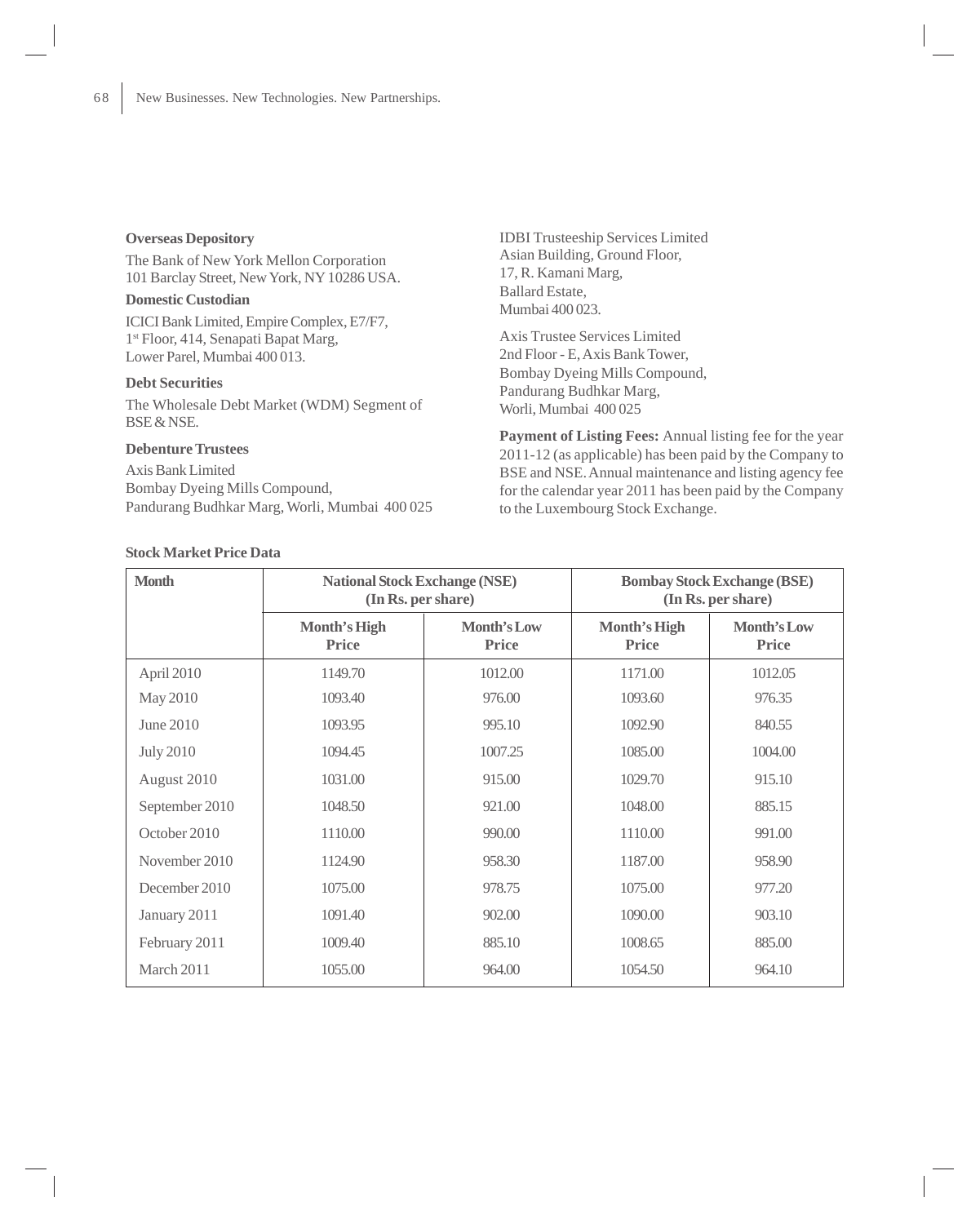# **Share Price Performance in comparison to broad based indices – BSE Sensex and NSE Nifty as on March 31, 2011**

|            | RIL      | Sensex<br><b>BSE</b> | <b>Nifty</b><br><b>NSE</b> |
|------------|----------|----------------------|----------------------------|
| FY 2010-11 | $-2.50%$ | 10.94%               | 11.14%                     |
| 2 years    | 37.58%   | 100.29%              | 93.11%                     |
| 3 years    | $-7.46%$ | 24.29%               | 23.22%                     |
| 5 years    | 163.18%  | 72.39%               | 71.45%                     |

# **Registrars and Transfer Agents**

Karvy Computershare Private Limited Plot No.17-24, Vittal Rao Nagar, Madhapur, Hyderabad - 500 081. Tel:+91 40-44655070-5099 Toll Free No.18004258998 Fax +91 40 23114087 e-mail: rilinvestor@karvy.com Website: www.karvy.com

# **Distribution of Shareholding as on March 31, 2011**

List of Investor Service Centres of Karvy Computershare Private Limited is available on the website of the Company http://www.ril.com.

# **Share Transfer System**

Share transfers are processed and share certificates returned within a period of 7 days from the date of receipt, subject to the documents being valid and complete in all respects. The Board has delegated the authority for approving transfer, transmission etc. of the Company's securities to the Managing Director and/or Company Secretary. A summary of transfer/transmission of securities of the Company so approved by the Managing Director/ Company Secretary, is placed at every Board meeting. The Company obtains from a Company Secretary in Practice half-yearly certificate of compliance with the share transfer formalities as required under Clause 47 (c) of the Listing Agreement with Stock Exchanges and files a copy of the certificate with the Stock Exchanges.

| Category   | <b>Category of shareholder</b>                           | Number of    | Total number  | As a percentage |
|------------|----------------------------------------------------------|--------------|---------------|-----------------|
| code       |                                                          | shareholders | of shares     | of $(A+B+C)$    |
| (A)        | Shareholding of Promoter and Promoter Group <sup>1</sup> |              |               |                 |
| (1)        | Indian                                                   | 68           | 146 39 23 695 | 44.72           |
| (2)        | Foreign                                                  | $\bigcap$    |               | 0.00            |
|            | <b>Total Shareholding of Promoter and Promoter Group</b> | 68           | 146 39 23 695 | 44.72           |
| <b>(B)</b> | Public Shareholding <sup>2</sup>                         |              |               |                 |
| (1)        | Institutions                                             | 2309         | 93 22 72 904  | 28.48           |
| (2)        | Non-institutions                                         | 35 19 740    | 75 52 09 669  | 23.07           |
|            | <b>Total Public Shareholding</b>                         | 35 22 049    | 168 74 82 573 | 51.55           |
| (C)        | <b>Shares held by Custodians and against which</b>       |              |               |                 |
|            | <b>Depository Receipts have been issued</b>              |              |               |                 |
| (1)        | Promoter and Promoter Group                              | $\Omega$     | 0             | 0.00            |
| (2)        | Public                                                   |              | 12 19 67 740  | 3.73            |
|            | <b>Total</b>                                             |              | 12 19 67 740  | 3.73            |
|            | $\text{TOTAL}(A) + (B) + (C)$                            | 35 22 118    | 327 33 74 008 | 100.00          |

1 For definitions of "Promoter Shareholding" and "Promoter Group" refer to Clause 40A of Listing Agreement.

2 For definition of "Public Shareholding", refer to Clause 40A of Listing Agreement.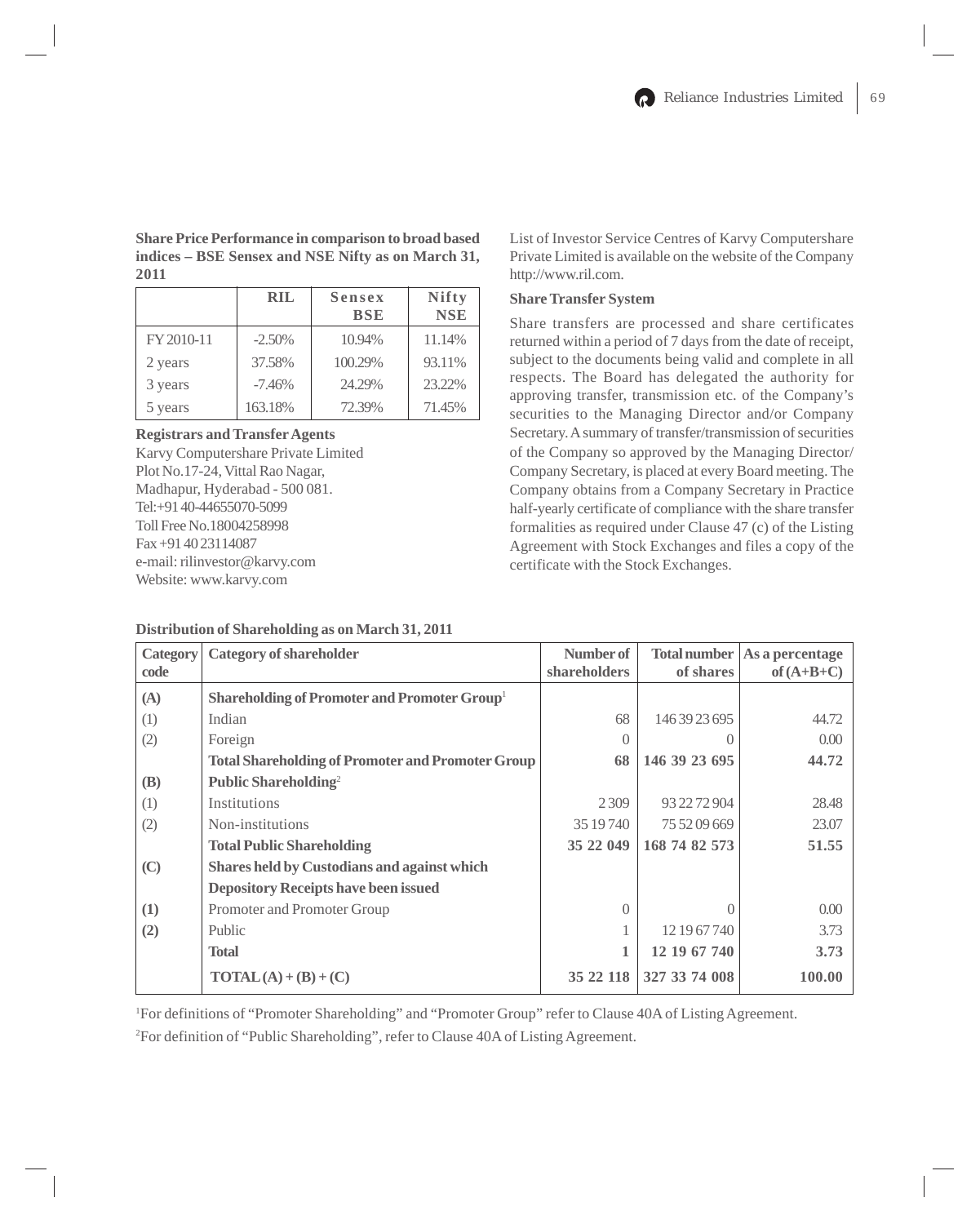| Sr. No.        | <b>Category (Shares)</b> | <b>Holders</b> | <b>Shares</b> | % of Total Shares |
|----------------|--------------------------|----------------|---------------|-------------------|
|                | $1 - 500$                | 3381797        | 22 70 37 517  | 6.94              |
| $\overline{2}$ | $501 - 1000$             | 83 290         | 58475274      | 1.79              |
| 3              | $1001 - 2000$            | 35332          | 49017499      | 1.50              |
| 4              | $2001 - 3000$            | 9228           | 2 24 83 284   | 0.69              |
| 5              | $3001 - 4000$            | 3830           | 1 33 09 4 05  | 0.41              |
| 6              | $4001 - 5000$            | 2 1 5 6        | 97 29 24 6    | 0.30              |
|                | $5001 - 10000$           | 3373           | 23243123      | 0.71              |
| 8              | $10001 - 20000$          | 1212           | 1 67 35 484   | 0.51              |
| 9              | Above 20000              | 1900           | 285 33 43 176 | 87.17             |
|                | <b>TOTAL</b>             | 35 22 118      | 327 33 74 008 | 100.00            |

# **Shareholding Pattern by Size as on March 31, 2011**

# **Build up of Equity Share Capital**

| SI.<br>No.     | <b>Particulars</b>                                                               | <b>Allotment</b><br><b>Date</b> | No. of<br><b>Shares</b> |
|----------------|----------------------------------------------------------------------------------|---------------------------------|-------------------------|
| 1              | Subscribers To Memorandum                                                        | October 19, 1975                | 1100                    |
| $\mathfrak{2}$ | Shareholders of Reliance Textile Industries Limited<br>(Merged with the Company) | May 9, 1977                     | 59 50 000               |
| 3              | Conversion of Loan                                                               | September 28, 1979              | 940000                  |
| $\overline{4}$ | Rights Issue - I                                                                 | December 31,1979                | 647832                  |
| 5              | Bonus Issue - I                                                                  | September 19, 1980              | 45 23 359               |
| 6              | Debenture Series I Conversion                                                    | December 31, 1980               | 840575                  |
| 7              | <b>Consolidation of Fractional Coupon Shares</b>                                 | May 15,1981                     | 24673                   |
| 8              | Conversion of Loan                                                               | June 23, 1981                   | 243200                  |
| 9              | Conversion of Loan                                                               | September 22, 1981              | 140800                  |
| 10             | Rights Issue II                                                                  | October 6, 1981                 | 2380518                 |
| 11             | Debenture Series II Conversion                                                   | December 31, 1981               | 842529                  |
| 12             | Debenture Series I Conversion Phase II                                           | December 31, 1981               | 27168                   |
| 13             | Shareholders of Sidhpur Mills Co Limited<br>(Merged with the Company)            | April 12, 1982                  | 81059                   |
| 14             | Rights Issue II NRI                                                              | June 15, 1982                   | 774                     |
| 15             | Debenture Series III Conversion                                                  | August 31, 1982                 | 19 20 000               |
| 16             | Rights Issue II                                                                  | September 9, 1982               | 41                      |
| 17             | Shareholders of Sidhpur Mills Co Limited<br>(Merged with the Company) II         | December 29, 1982               | 1942                    |
| 18             | Bonus Issue-II                                                                   | September 30, 1983              | 1 11 39 564             |
| 19             | Shareholders of Sidhpur Mills Co Limited<br>(Merged with the Company) III        | September 30, 1983              | 371                     |
| 20             | Debenture Series IV Conversion                                                   | September 30, 1983              | 64 00 000               |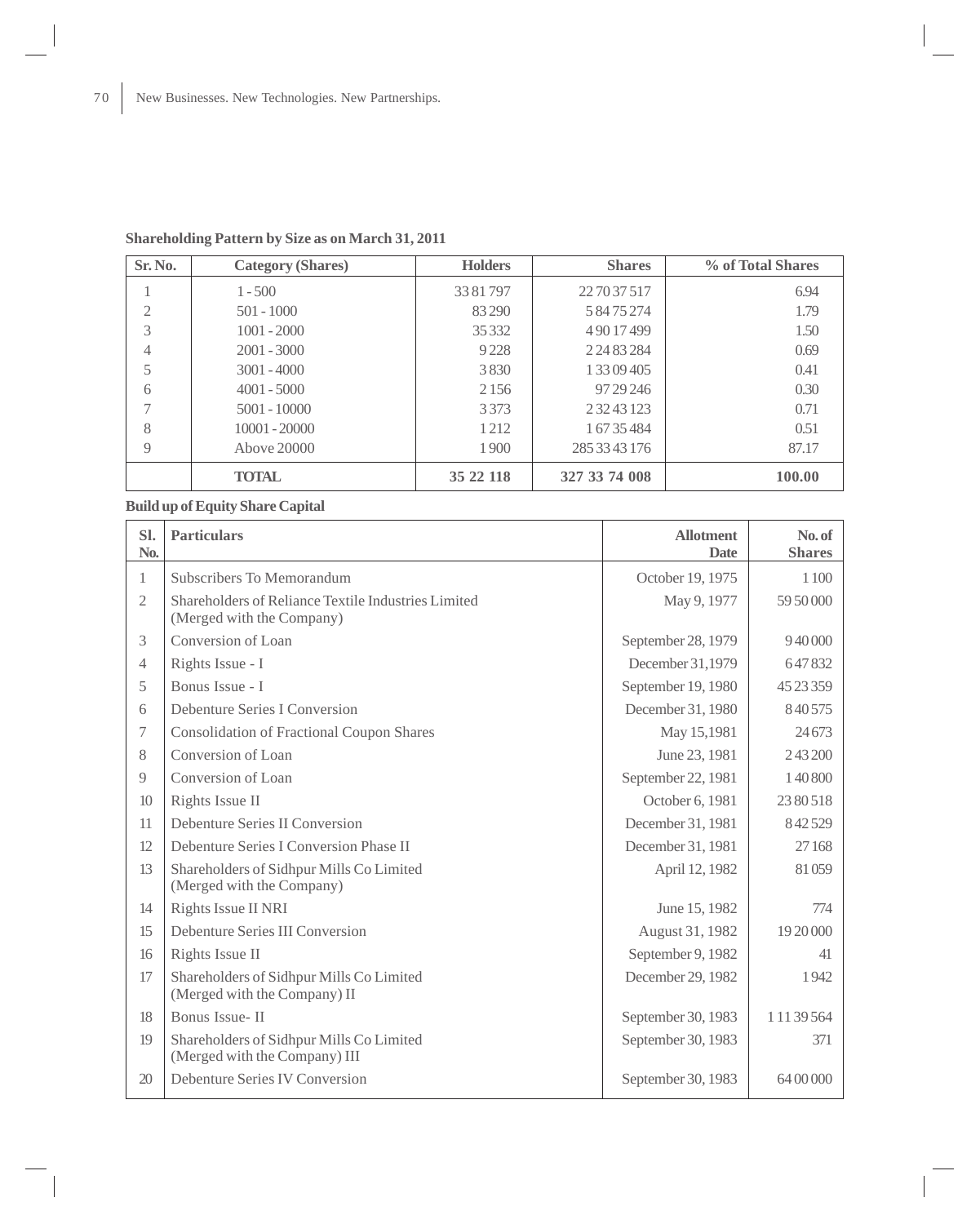| Sl.<br>No. | <b>Particulars</b>                                                           | <b>Allotment</b><br><b>Date</b> | No. of<br><b>Shares</b> |
|------------|------------------------------------------------------------------------------|---------------------------------|-------------------------|
| 21         | Shareholders of Sidhpur Mills Co Limited<br>(Merged with the Company) IV     | April 5, 1984                   | 617                     |
| 22         | Shareholders of Sidhpur Mills Co Limited<br>(Merged with the Company) V      | June 20, 1984                   | 50                      |
| 23         | Debenture Series I Conversion                                                | October 1, 1984                 | 97 66 783               |
| 24         | Debenture Series II Conversion                                               | December 31, 1984               | 216571                  |
| 25         | Shareholders of Sidhpur Mills Co Limited<br>(Merged with the Company) VI     | January 31, 1985                | 91                      |
| 26         | <b>Consolidation of Fractional Coupon Shares</b>                             | April 30, 1985                  | 45 005                  |
| 27         | Debenture Series E Conversion                                                | April 30, 1985                  | 53 33 333               |
| 28         | Debenture Series III Conversion                                              | July 5,1985                     | 52835                   |
| 29         | Debenture Series IV Conversion                                               | December 17, 1985               | 42871                   |
| 30         | Shareholders of Sidhpur Mills Co Limited<br>(Merged with the Company) VII    | December 31, 1985               | 106                     |
| 31         | <b>Consolidation of Fractional Coupon Shares</b>                             | December 31, 1985               | 610                     |
| 32         | Shareholders of Sidhpur Mills Co Limited<br>(Merged with the Company) VIII   | November 15, 1986               | 40284                   |
| 33         | Shareholders of Sidhpur Mills Co Limited<br>(Merged with the Company) IX     | April 1, 1987                   | 169                     |
| 34         | Debenture Series G Conversion                                                | August 1, 1987                  | 6 60 30 100             |
| 35         | Right Issue III                                                              | February 4, 1988                | 3 15 71 695             |
| 36         | Debenture Series G Conversion                                                | February 4, 1988                | 29 35 380               |
| 37         | Shareholders of Sidhpur Mills Co Limited<br>(Merged with the Company) X      | June 2, 1988                    | 25                      |
| 38         | Shareholders of Sidhpur Mills Co Limited<br>(Merged with the Company) XI     | October 31, 1988                | 10                      |
| 39         | Shareholders of Sidhpur Mills Co Limited<br>(Merged with the Company) XII    | November 29, 1990               | 322                     |
| 40         | Shareholders of Sidhpur Mills Co Limited<br>(Merged with the Company) XIII   | May 22, 1991                    | 46                      |
| 41         | Shareholders of Sidhpur Mills Co Limited<br>(Merged with the Company) XIV    | October 10, 1991                | 25                      |
| 42         | Euro Issue GDR-I                                                             | June 3, 1992                    | 1 84 00 000             |
| 43         | Shareholders of Sidhpur Mills Co Limited<br>(Merged with the Company)        |                                 | 4060                    |
| 44         | Shareholders of Reliance Petrochemicals Limited<br>(Merged with the Company) | December 4, 1992                | 74942763                |
| 45         | Loan Conversion                                                              | July 7, 1993                    | 3 1 6 6 6 7             |
| 46         | Debenture Series H Conversion                                                | August 26, 1993                 | 3 64 60 000             |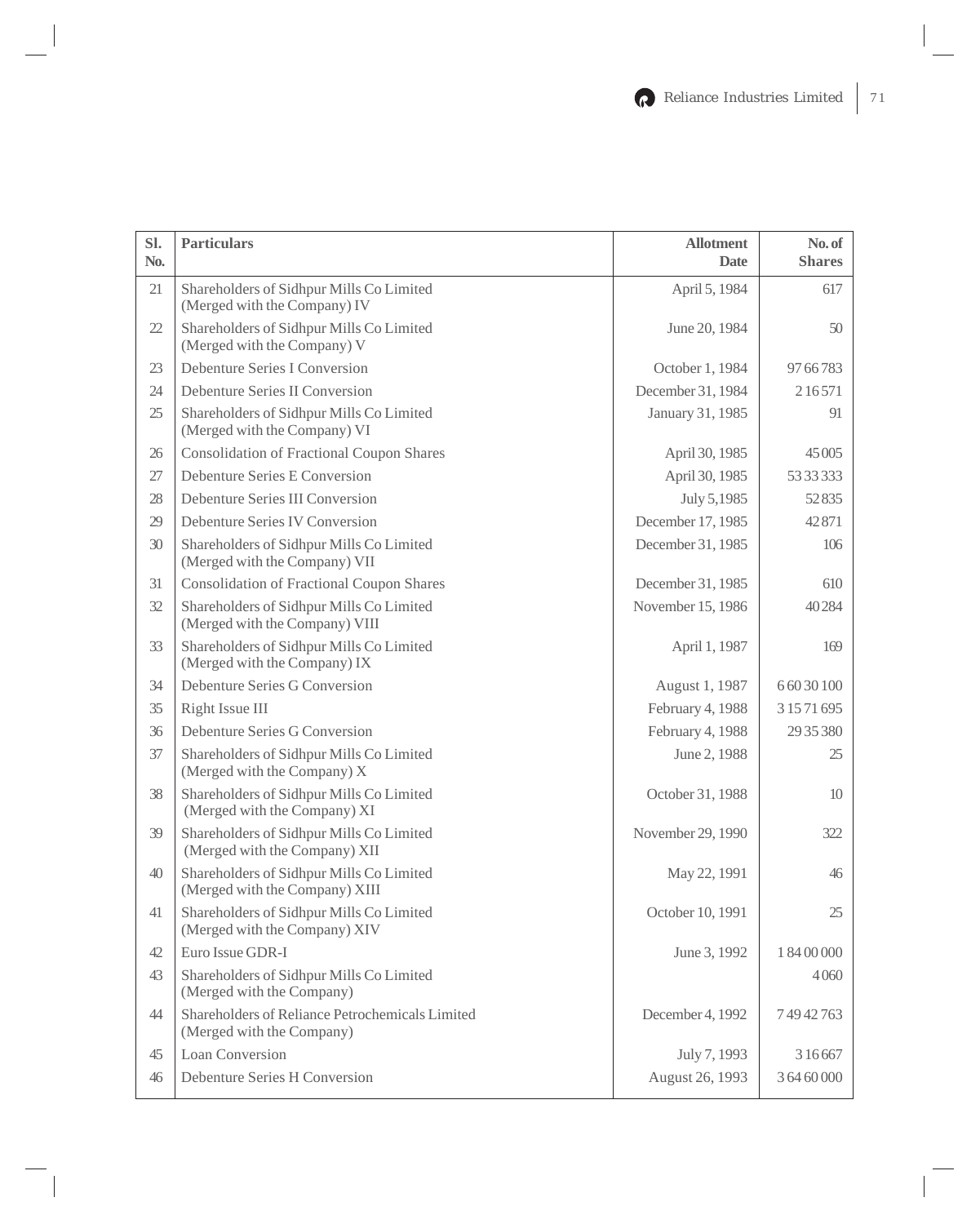| Sl.<br>No. | <b>Particulars</b>                                                                                            | <b>Allotment</b><br><b>Date</b> | No. of<br><b>Shares</b> |
|------------|---------------------------------------------------------------------------------------------------------------|---------------------------------|-------------------------|
| 47         | Warrant Conversion (Debenture Series F)                                                                       | August 26, 1993                 | 1 03 16 092             |
| 48         | Euro Issue GDR II                                                                                             | February 23, 1994               | 25532000                |
| 49         | Loan Conversion                                                                                               | March 1, 1994                   | 1838950                 |
| 50         | Warrant Conversion (Debenture Series J)                                                                       | August 3, 1994                  | 8740000                 |
| 51         | Private Placement of Shares                                                                                   | October 21, 1994                | 24545450                |
| 52         | Conversion of Reliance Petrochemicals Limited Debentures                                                      | December 22, 1994               | 75472                   |
| 53         | Shareholders of Reliance Polypropylene Limited and<br>Reliance Polyethylene Limited (Merged with the Company) | March 16, 1995                  | 99575915                |
| 54         | <b>Warrants Conversion</b>                                                                                    | March 10, 1995                  | 74 80 000               |
| 55         | Conversion of 3.5% ECB Due 1999 I                                                                             | May 24, 1997                    | 544                     |
| 56         | Conversion of 3.5% ECB Due 1999 II                                                                            | July 11, 1997                   | 13 31 042               |
| 57         | Conversion of 3.5% ECB Due 1999 III                                                                           | July 22, 1997                   | 605068                  |
| 58         | Conversion of 3.5% ECB Due 1999 IV                                                                            | September 13, 1997              | 1864766                 |
| 59         | Conversion of 3.5% ECB Due 1999 V                                                                             | October 22, 1997                | 18 15 755               |
| 60         | Conversion of 3.5% ECB Due 1999 VI                                                                            | November 4, 1997                | 1 0 3 4 7 5             |
| 61         | Bonus Issue III                                                                                               | December 20, 1997               | 46 60 90 452            |
| 62         | Conversion of 3.5% ECB Due 1999 VII                                                                           | December 4, 1997                | 15 68 499               |
| 63         | Conversion of 3.5% ECB Due 1999 VIII                                                                          | September 27, 1999              | 7624                    |
| 64         | <b>Conversion of Warrants</b>                                                                                 | January 12, 2000                | 12 00 00 000            |
| 65         | Shareholders of Reliance Petroleum Limited<br>(Merged with the Company)                                       | October 23, 2002                | 34 26 20 509            |
| 66         | Shareholders of Indian Petrochemicals Corporation Limited<br>(Merged with the Company)                        | October 13, 2007                | 60140560                |
| 67         | <b>Exercise of Warrants</b>                                                                                   | October 3, 2008                 | 12 00 00 000            |
| 68         | <b>ESOS</b> - Allotment                                                                                       | Various dates                   | 149632                  |
|            |                                                                                                               | in 2008-09                      |                         |
| 69         | Shareholders of Reliance Petroleum Limited<br>(Merged with the Company)                                       | September 30, 2009              | 69252623                |
| 70         | <b>Bonus Issue IV</b>                                                                                         | November 28, 2009               | 1626793078              |
| 71         | ESOS - Allotment                                                                                              | Various dates                   | 530426                  |
|            |                                                                                                               | in 2009-10                      |                         |
| 72         | ESOS-Allotment                                                                                                | Various dates<br>in 2010-11     | 29 99 648               |
|            |                                                                                                               |                                 | 327 62 43 503           |
|            | Less: Shares Bought Back and extinguished on January 24, 2005                                                 |                                 | $-2869495$              |
|            | <b>Total Equity as on March 31, 2011</b>                                                                      |                                 | 327 33 74 008           |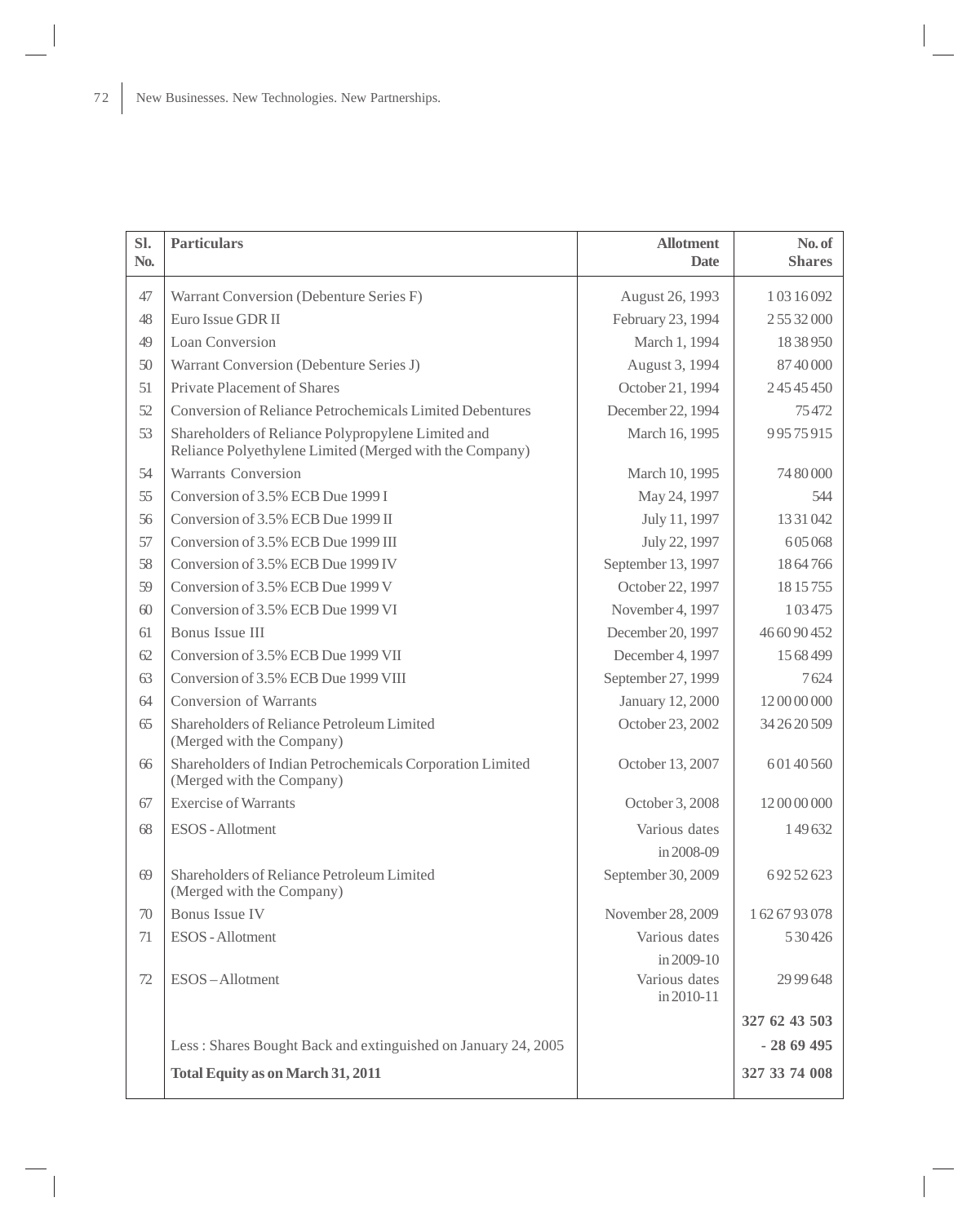#### **Corporate Benefits to Investors**

### **a. Bonus Issues of Fully Paid-up Equity Shares**

| <b>Financial Year</b> | <b>Ratio</b> |
|-----------------------|--------------|
| 1980-81               | 3:5          |
| 1983-84               | 6:10         |
| 1997-98               | 1:1          |
| 2009-10               | 1:1          |

# **b. Dividend Declared for the last 10 Years**

| <b>Financial</b><br><b>Year</b> | <b>Dividend</b><br><b>Declaration</b>        | <b>Dividend</b><br>per Share* |
|---------------------------------|----------------------------------------------|-------------------------------|
| 2000-01                         | June 15, 2001                                | 4.25                          |
| $2001 - 02$                     | October 31, 2002                             | 4.75                          |
| 2002-03                         | June 16, 2003                                | 5.00                          |
| 2003-04                         | June 24, 2004                                | 5.25                          |
| 2004-05                         | August 03, 2005                              | 7.50                          |
| 2005-06                         | June 27, 2006                                | 10.00                         |
| 2006-07                         | March 10, 2007                               | 11.00                         |
| 2007-08                         | June 12, 2008                                | 13.00                         |
| 2008-09                         | October 7, 2009                              | 13.00                         |
| 2009-10                         | June 18, 2010<br>$(post)$ bonus issue $1:1)$ | 7.00                          |

\* *Share of paid-up value of Rs. 10 per share.*

**Note:** Dividend of Rs. 8 per share recommended by the Directors on April 21, 2011 is subject to declaration by the shareholders at the ensuing Annual General Meeting.

# **c. Shares issued on Demerger**

Consequent upon the demerger of the Coal based, Gas based, Financial services and Telecommunications undertakings/businesses of the Company in December, 2005, the shareholders of the Company were allotted equity shares of the four companies, namely, Reliance Energy Ventures Limited (REVL), Reliance Natural Resources Limited (RNRL), Reliance Capital Ventures Limited (RCVL) and Reliance Communication Ventures Limited (RCoVL)

in the ratio of one equity share of each of the companies for every equity share held by the shareholders except specified shareholders, in Reliance Industries Limited, as on the record date fixed for the purpose.

Accordingly, 122,31,30,422 equity shares each of REVL, RNRL, RCVL and RCoVL were allotted on January 27, 2006.

### **Dematerialisation of Shares**

| Sr.<br>N <sub>0</sub> . | <b>Electronic / Physical</b> | <b>Mode of Holding</b><br>$\frac{0}{0}$ |
|-------------------------|------------------------------|-----------------------------------------|
|                         | <b>NSDL</b>                  | 94.74                                   |
| $\mathfrak{D}$          | <b>CDSL</b>                  | 2.40                                    |
| 3                       | Physical                     | 2.86                                    |
|                         | <b>TOTAL</b>                 | 100.00                                  |

97.14% of Company's paid-up Equity Share Capital has been dematerialised upto March 31, 2011 (96.86% up to March 31, 2010). Trading in Equity Shares of the Company is permitted only in dematerialised form.

# **Liquidity**

The Company's Equity Shares are among the most liquid and actively traded shares on the Indian Stock Exchanges. RIL shares consistently rank among the top few frequently traded shares, both in terms of the number of shares traded, as well as value. The highest trading activity is witnessed on the BSE and NSE.

Relevant data for the average daily turnover for the financial year 2010-2011 is given below:

|                      | <b>BSE</b> | <b>NSE</b> | <b>Total</b>          |
|----------------------|------------|------------|-----------------------|
| Shares (nos.)        | 881252     |            | 47 44 484   56 25 736 |
| Value (in Rs. crore) | 89.62      | 483 77     | 573.39                |

[Source: This information is compiled from the data available from the websites of BSE and NSE]

# **Outstanding GDRs / Warrants and Convertible Bonds, Conversion Date and likely impact on equity**

**(a) GDRs:** Outstanding GDRs as on March 31, 2011 represent 12,19,67,740 equity shares constituting 3.73% of the paid-up Equity Share Capital of the Company. Each GDR represents two underlying equity shares in the Company. GDR is not a specific time-bound instrument and can be surrendered any time and converted into the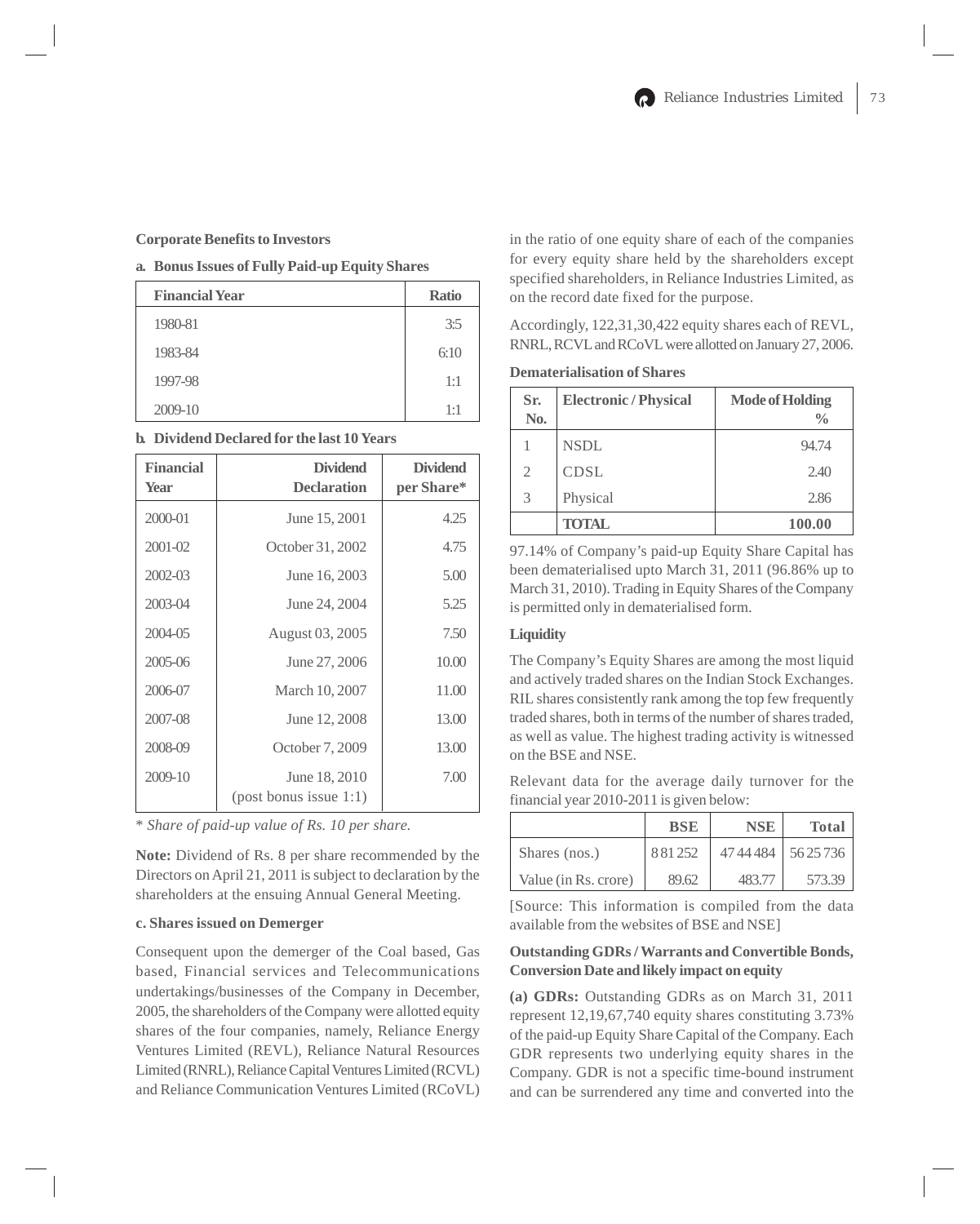underlying equity shares in the Company. The shares so released in favor of the investors upon surrender of GDRs can either be held by the investors concerned in their name or sold off in the Indian secondary markets for cash. To the extent of the shares so sold in Indian markets, GDRs can be reissued under the available head room.

# **RIL GDR Program - Important Information**

RIL GDRs are listed at Luxembourg Stock Exchange. GDRs are traded on International Order Book (IOB) of London Stock Exchange. GDRs are also traded amongst Qualified Institutional investors in the Portal System of NASD, USA.

RIL GDRs are exempted securities under US Securities Law. RIL GDR program has been established under Rule 144A and Regulation S of the US Securities Act, 1933. Reporting is done under the exempted route of Rule 12g3- 2(b) under the US Securities Exchange Act, 1934.

The Bank of New York Mellon is the Depositary and ICICI Bank Limited is the Custodian of all the Equity Shares underlying the GDRs issued by the Company.

### **RIL GDR Price Movement over last 1 year**





**(b) Employee Stock Options:** 35,200 Options have been granted in the financial year 2010-11. Each Option, upon exercise of the same, would give rise to one equity share of Rs. 10/- each fully paid up. The exercise is made at the market price prevailing as on the dates of the grant plus applicable taxes as may be levied on the Company in this regard.

Options vest over one year to a maximum period of seven years, depending upon specified criteria. The Options can be exercised during a period of five years or such other period as the Employees Stock Compensation Committee may decide from the date of vesting. The Options unexercised during the exercise period would lapse.

#### **Plant Locations**

#### **Allahabad**

A/10-A/27, UPSIDC Industrial Area Karchana, P. O. T.S.L. District Allahabad - 211 010, Uttar Pradesh, India.

#### **Barabanki**

Dewa Road, P.O. Somaiya Nagar Barabanki - 225 123, Uttar Pradesh, India.

#### **Dahej**

P. O. Dahej, Bharuch - 392 130, Gujarat, India

#### **Gadimoga**

Tallarevu Mandal East Godavari District Gadimoga – 533 463, Andhra Pradesh, India

# **Hazira**

Village Mora, P.O. Bhatha, Surat Hazira Road, Surat - 394 510, Gujarat, India.

#### **Hoshiarpur**

Dharmshala Road, V.P.O. Chohal District Hoshiarpur - 146 024, Punjab, India.

#### **Jamnagar**

Village Meghpar/Padana, Taluka Lalpur Jamnagar - 361 280, Gujarat, India.

### **Jamnagar SEZ Unit**

Village Meghpar/Padana, Taluka Lalpur Jamnagar - 361 280, Gujarat, India.

#### **Nagothane**

P. O. Petrochemicals Township Nagothane, Raigad - 402 125, Maharashtra, India.

#### **Nagpur**

Village Dahali, Mouda Ramtek Road Tehsil Mouda – 441 104, District Nagpur Maharashtra, India.

### **Naroda**

103/106, Naroda Industrial Estate Naroda, Ahmedabad - 382 330, Gujarat, India.

# **Patalganga**

B-4, Industrial Area, P.O. Patalganga – 410 220 Near Panvel, Dist. Raigad Maharashtra, India.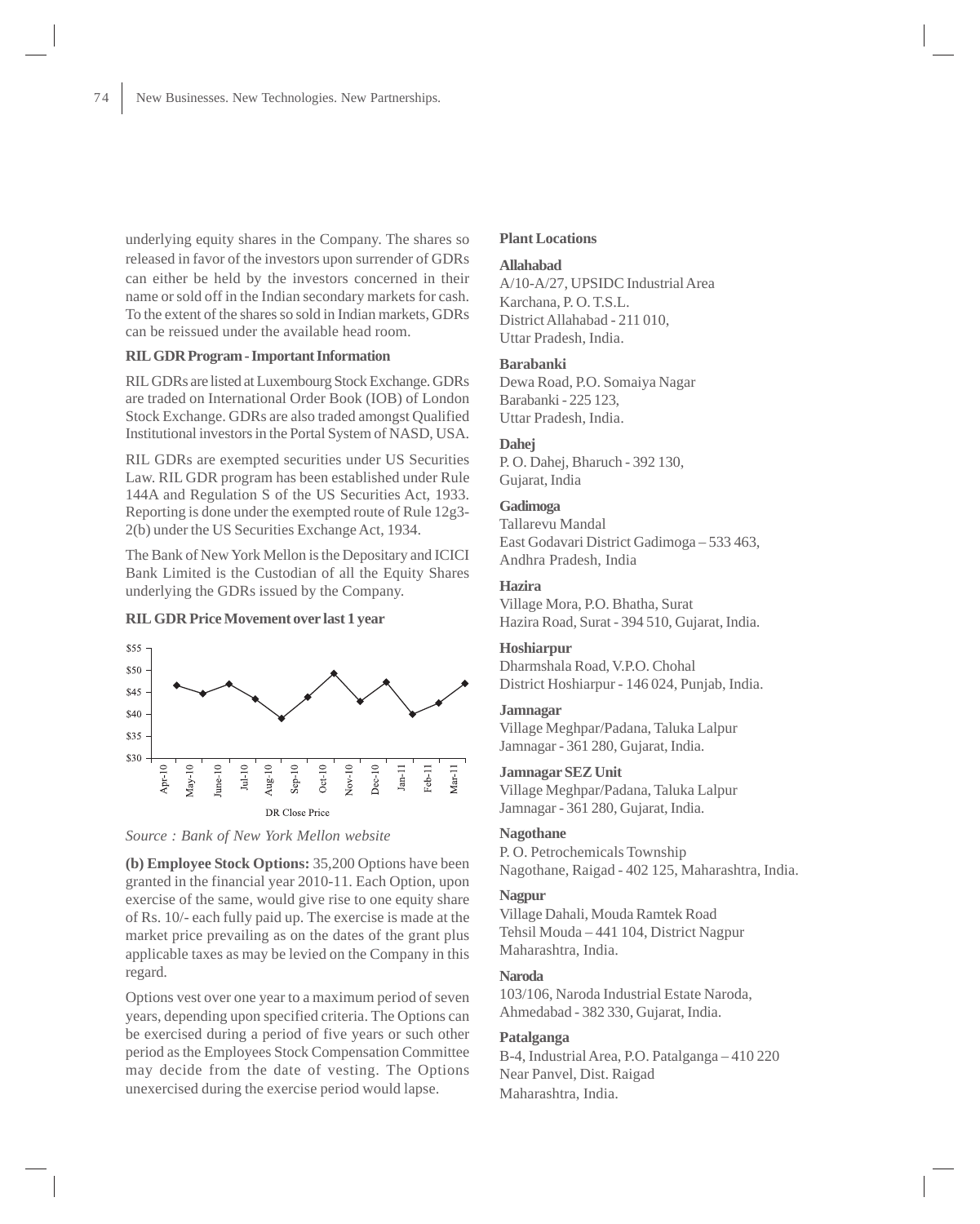# **Silvassa**

342, Kharadpada, Naroli, Near Silvassa Union Territory of Dadra & Nagar Haveli - 396 235, India.

### **Vadodara**

P. O. Petrochemicals Vadodara - 391 346, Gujarat, India.

# **Oil & Gas Blocks**

Panna Mukta, Tapti, NEC-OSN-97/2, KG -DWN-98/ 3, GS - OSN - 2000/1, GK - OSJ – 3, AS-ONN-2000/1, KG-DWN-2001/1, NEC-DWN-2002/1, KG - DWN -98/1, MN - DWN 98/2, KG-OSN-2001/2, KG-OSN-2001/1, CY-PR-DWN-2001/ 3, PR-DWN 2001/1, KK-DWN-2001/1, KK-DWN-2001/2, CYDWN-2001/2, CY-PR-DWN-2001/4, KG-DWN-2003/1, MN-DWN-2003/1, CB-ONN-2003/1, KG-DWN-2004/ 4, KG-DWN-2004/7, MN-DWN-2004/1, MN-DWN 2004/2, MN-DWN-2004/3, MN-DWN-2004/4, MN-DWN-2004/5 and KG-DWN-2005/2.

### **CBM Blocks**

SP (West) – CBM – 2001/1, SP (East) – CBM – 2001/1, SH (North) – CBM - 2003/II

#### **Address for Correspondence**

#### **(i) Investor Correspondence**

#### **For Shares/Debentures held in Physical form**

Karvy Computershare Private Limited Plot No.17-24,Vittal Rao Nagar, Madhapur, Hyderabad - 500 081. Tel:+91 40-44655070-5099 Toll Free No.18004258998 Fax +91 40 23114087 e-mail: rilinvestor@karvy.com Website: www.karvy.com

# **For Shares/Debentures held in Demat form**

Investors' concerned Depository Participant(s) and /or Karvy Computershare Private Limited.

**(ii)** Any query on Annual Report Shri S. Sudhakar Vice President, Corporate Secretarial Reliance Industries Limited, 3rd Floor, Maker Chambers IV, 222, Nariman Point, Mumbai 400 021. Email:investor\_relations@ril.com

# **Transfer of unpaid/unclaimed amounts to Investor Education and Protection Fund**

During the year under review, the Company has credited Rs. 4.89 crore, lying in the unpaid / unclaimed dividend account, to the Investor Education and Protection Fund (IEPF) pursuant to Section 205C of the Companies Act, 1956 read with the Investor Education and Protection Fund (Awareness and Protection of Investors) Rules, 2001.

The cumulative amount transferred to IEPF up to March 31, 2011 is Rs. 88.29 crore.

### **Equity Shares in the Suspense Account**

As per Clause 5A(I) of the Listing Agreement, the Company reports the following details in respect of equity shares lying in the suspense account which were issued pursuant to the public issue of erstwhile Reliance Petroleum Limited (amalgamated with the Company):

|                                                                                                                               | Number of<br>share<br>holders | Number of<br>equity<br>shares |
|-------------------------------------------------------------------------------------------------------------------------------|-------------------------------|-------------------------------|
| Aggregate Number of<br>shareholders and the<br>outstanding shares in<br>the suspense account<br>lying as on April 1, 2010     | 107                           | 1450                          |
| Number of shareholders<br>who approached the<br>Company for transfer<br>of shares from suspense<br>account during the year    | 9                             | 114                           |
| Number of shareholders<br>to whom shares were<br>transferred from the<br>suspense account<br>during the year                  | 8                             | 102                           |
| Aggregate Number of<br>shareholders and the<br>outstanding shares in<br>the suspense account<br>lying as on<br>March 31, 2011 | 99                            | 1348                          |

The voting rights on the shares outstanding in the suspense account as on March 31, 2011 shall remain frozen till the rightful owner of such shares claims the shares.

As per Clause 5A(II) of the Listing Agreement, three reminders were issued for shares issued in physical form,